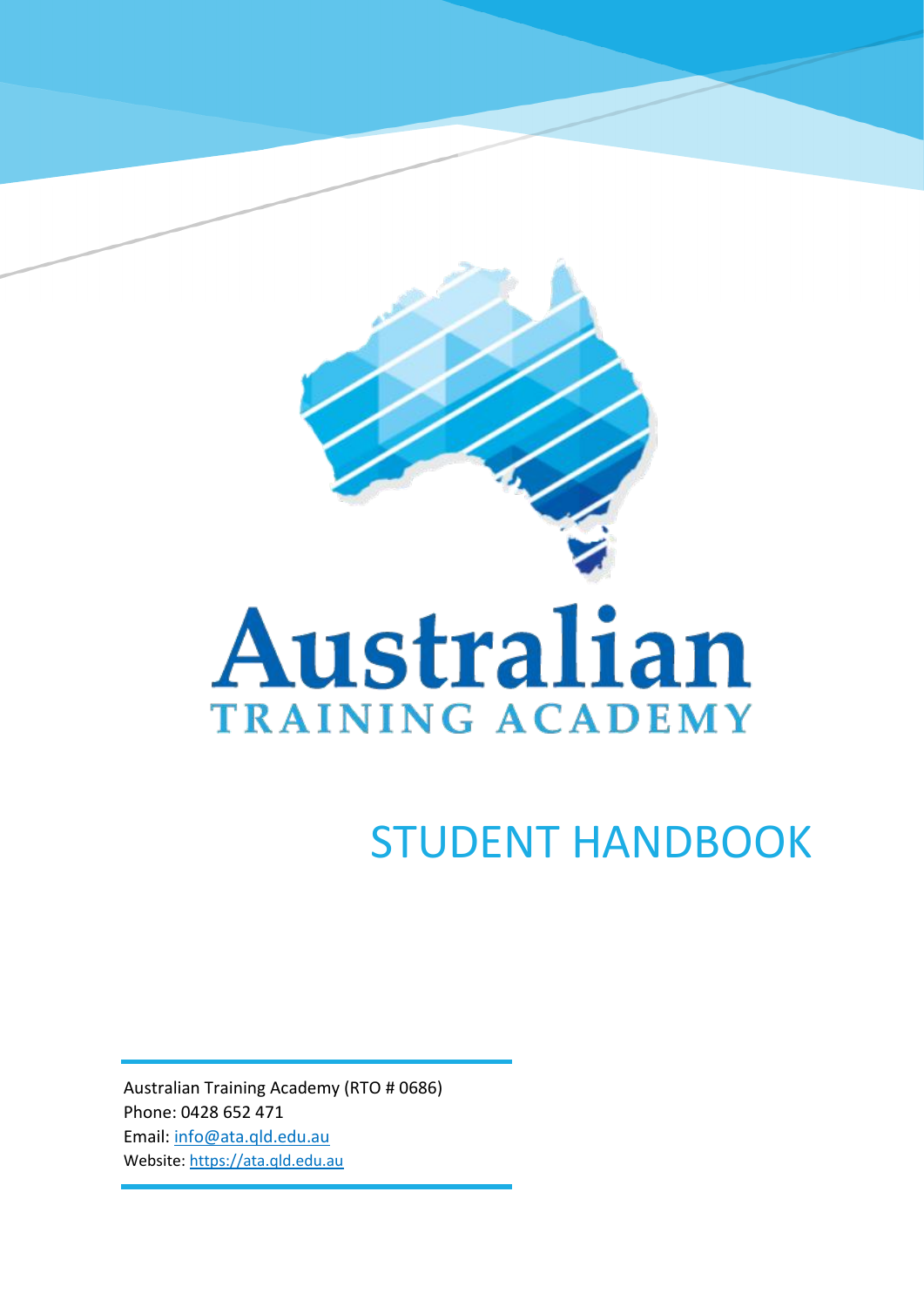

### Contents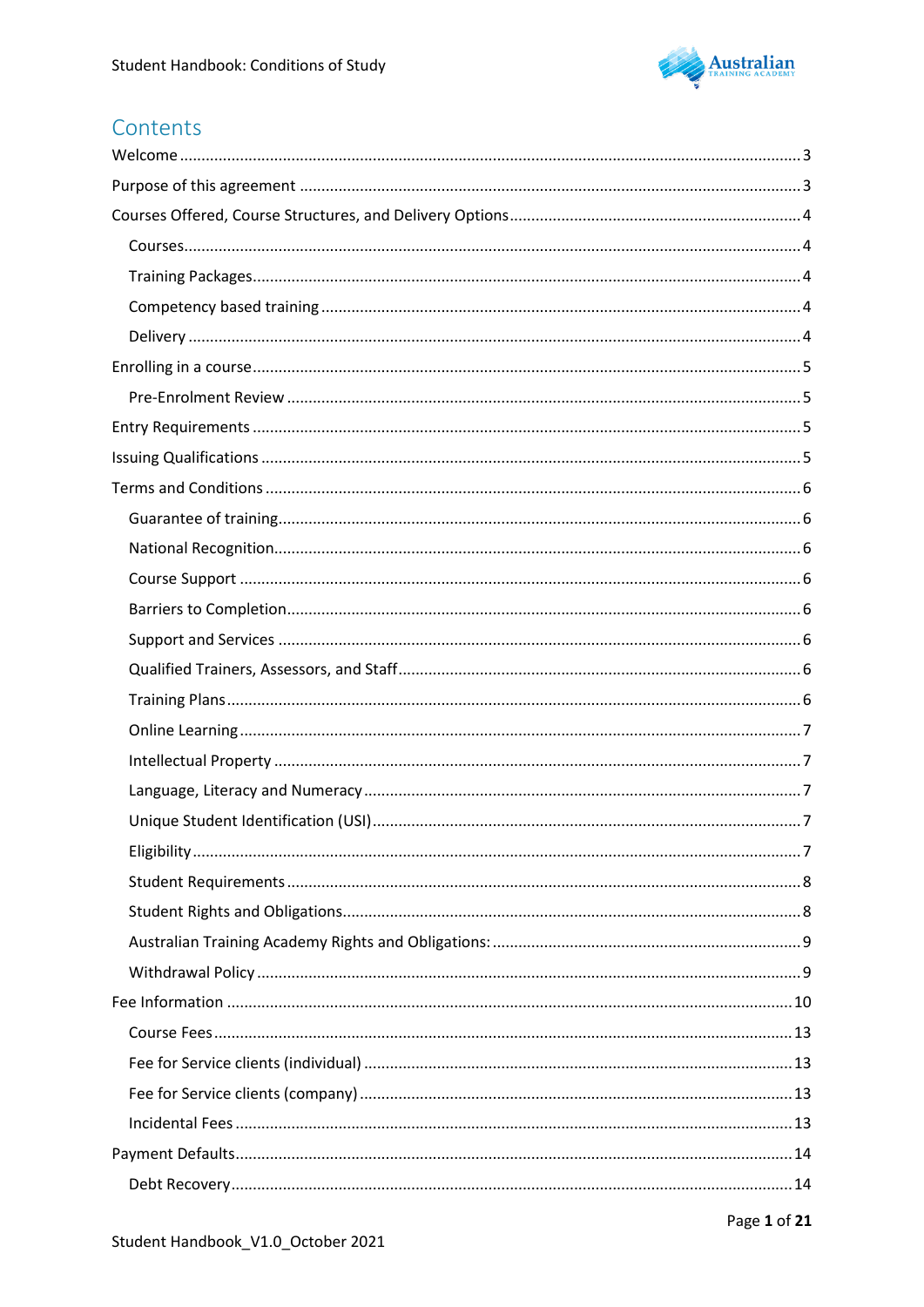

| Disclosure of Information to the National Centre for Vocational Education Research Ltd (NCVER)19 |  |
|--------------------------------------------------------------------------------------------------|--|
|                                                                                                  |  |
|                                                                                                  |  |
|                                                                                                  |  |
|                                                                                                  |  |
|                                                                                                  |  |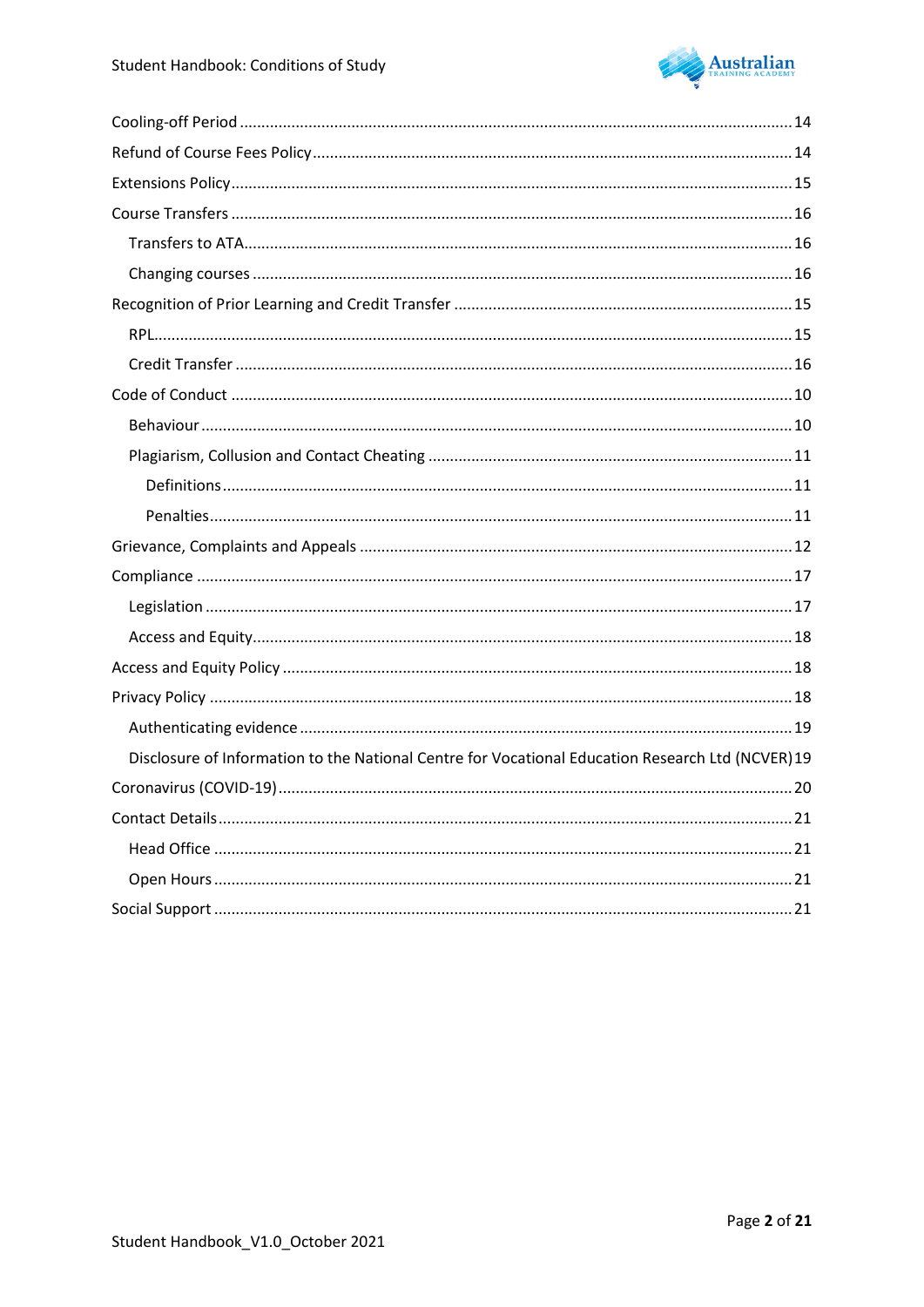

### <span id="page-3-0"></span>Welcome

Australian Training Academy Pty Ltd (ATA) is a Registered Training Organisation (RTO #: 0686) regulated by the Australian Skills Quality Authority (ASQA), that delivers nationally accredited training courses.

As a National VET Regulator (NVR) Registered Training Organisation (RTO), we comply with the Australian Vocational Education and Training Quality Framework (VET Quality Framework) and Standards for Registered Training Organisations (RTOs) 2015, which guide nationally consistent, high-quality training and assessment services in the vocational education and training (VET) system.

Our scope of training is listed on the national Register. Se[e https://training.gov.au/Organisation/Details/0686](https://training.gov.au/Organisation/Details/0686)

### <span id="page-3-1"></span>Our mission

ATA aims to be a leading training provider for all Australians by providing students with high quality education that is designed to meet their career building and vocational goals in an efficient, professional, compliant, and safe learning environment.

We have a strong focus on providing opportunities for everyone to access and participate in training and to achieve their learning outcomes.

ATA ensures that its practices are as inclusive as possible and do not unreasonably prevent any clients from accessing its services. ATA hereby states that we undertake to always act in an ethical manner. All activities of the Training Organisation will be carried out honestly, fairly, and accurately to give value to our clients and students. High standards such as fair marketing and advertising will always be maintained. Our commitment to continually improve our business allows our training programs to be the best they can be and ensure that students and clients receive value for money.

### Purpose of this agreement

The information contained in this document has been developed to assist students who are considering undertaking a course with ATA to enable you to understand your rights and responsibilities.

We want to make sure that you have access to all the relevant information as you embark on your learning experience. This document will help you make informed decisions and help you understand how you can seek assistance when needed.

Prior to the course commencement, you should discuss with the trainer/RTO your individual needs, and therefore be able to gain access to the educational and support services outlined in this document. This would be a great opportunity to discuss your existing skills and knowledge to allow the trainer/RTO to provide the best practice training and assessment services.

Before you complete and sign the student agreement and enrolment forms, please ensure that you have read this agreement and understand its contents. If you do not understand anything, please ask. By filling in and submitting the enrolment form, you are acknowledging that you have read the student handbook and will abide by the information it contains.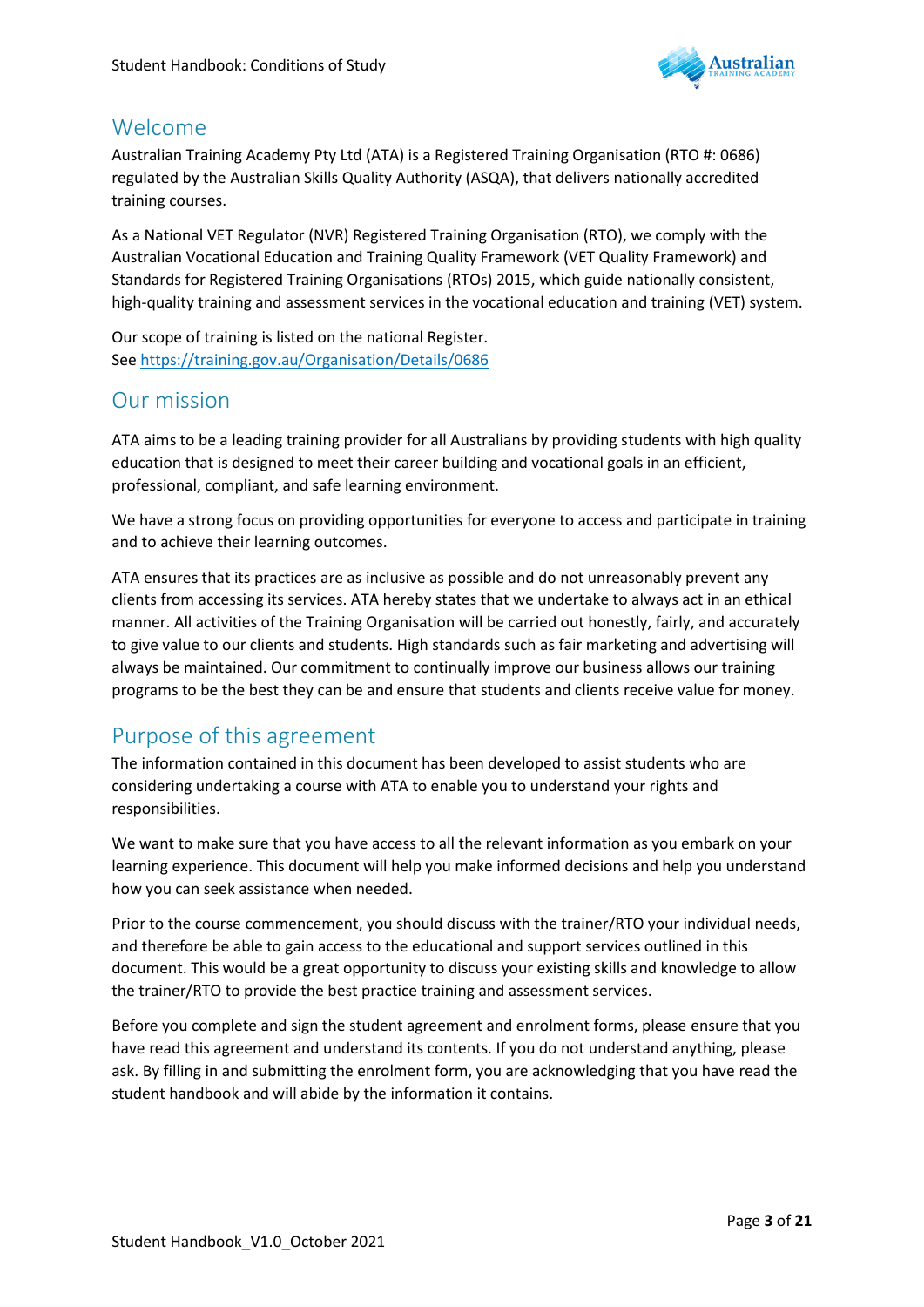

### <span id="page-4-0"></span>Courses Offered, Course Structures, and Delivery Options

ATA offers enrolments in full qualifications, a nationally recognised skill set, or one or more units of competency. All courses offered meet the Nationally Recognised Training packages, consisting of mandatory core units and/or a selection of pre-determined elective units.

ATA offers face-to-face, online, or blended learning delivery options depending on your chosen course of study.

### <span id="page-4-1"></span>Courses

Our current courses can be viewed on our website. Alternatively, please call or email us for further information. [https://ata.qld.edu.au](https://ata.qld.edu.au/)

### <span id="page-4-2"></span>Training Packages

A National Training Package is a consistent and reliable set of nationally endorsed competency standards, assessment guidelines, and qualifications for a specific industry, industry sector, or enterprise. They provide the national industry benchmarks/ requirements for training and assessment of student's skills and knowledge.

A Training Package describes what skills and knowledge a person needs to perform effectively in the workplace without prescribing how they should be trained. Training Package qualifications are recognised throughout Australia regardless of where or how the qualification was gained. All information regarding National Training Packages can be accessed through the website: [www.training.gov.au](http://www.training.gov.au/)

### <span id="page-4-3"></span>Competency based training

Training Packages, their qualifications, and units of competency are part of Australia's competencybased training system. Individuals are assessed as Competent or Not Yet Competent. This is not a graded system as in schools or universities but is based on the achievement of competence in the skills, knowledge, and attitudes required to be demonstrated in the workplace.

### <span id="page-4-4"></span>Delivery

ATA offers a range of delivery options to help students gain the best outcomes for them and the qualification they have enrolled into. Depending on the course you enrol in your course may include one or more of the below delivery options.

Delivery options include:

- RPL
- Online Delivery
- Classroom Based Delivery
- Onsite training
- Workplace based training
- <span id="page-4-5"></span>• Simulated Work Environments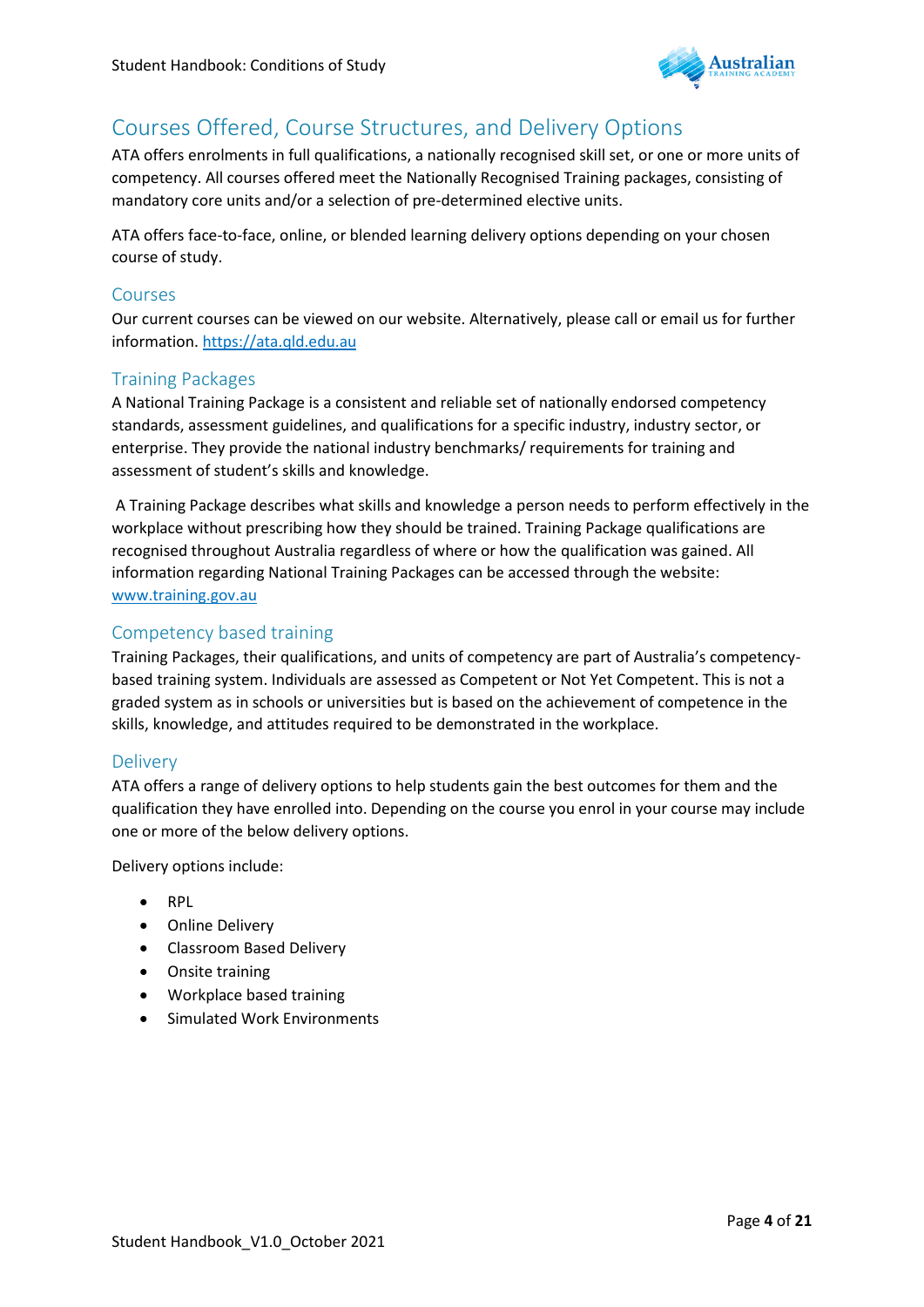

### Enrolling in a course

ATA aims to assist you to meet your desired learning outcomes. Please review our website, and either call or email our professional team for further information regarding your training options.

All enrolments require a Pre-Enrolment Review, an Enrolment Form, your agreement to our Conditions of Study detailed in this Student Handbook, your Unique Student Identifier (USI), and a copy of your Proof of Identity document. Any additional information and eligibility requirements will be detailed by ATA, such as verifiable evidence of previous training outcomes.

### <span id="page-5-0"></span>Pre-Enrolment Review

ATA utilises information gathered from our Pre-Enrolment Review and follow-up phone call to ensure that students satisfy the minimum academic admission requirements, and to identify previously acquired competencies, course and delivery suitability, and course specific entry requirements.

### <span id="page-5-1"></span>Entry Requirements

There are a range of qualifications that list pre-requisites. A pre-requisite is a unit of competency, licence, or skill that must be obtained and/or provided prior to commencing the new unit or qualification. Any ATA course that has these requirements will be listed on the marketing information for the course. This information will also be outlined in the enrolment process. If the qualification has pre-requites on some units, your training plan will be structured to ensure you complete all necessary units before you are given units that have the pre-requites unit listed.

### <span id="page-5-2"></span>Issuing Qualifications

Australian Training Academy is committed to only issue Certificates and Statements of Attainment that are within its scope of registration. Qualifications will be issued within 30 calendar days, providing all fees are paid, in accordance with Clause 3.3 of The Standards for RTOs 2015.

Under no circumstances will a Certificate or Statement of Attainment be issued prior to full payment of any fees due. Soft copies of certification documentation will be issued by email to the email address provided on the pre-enrolment review and enrolment form or ENR006\_Variation to enrolment form. Hard copy certification will be posted if there are any relevant industry cards or can be requested for the cost of \$30.00 per qualification (incl. GST and postage).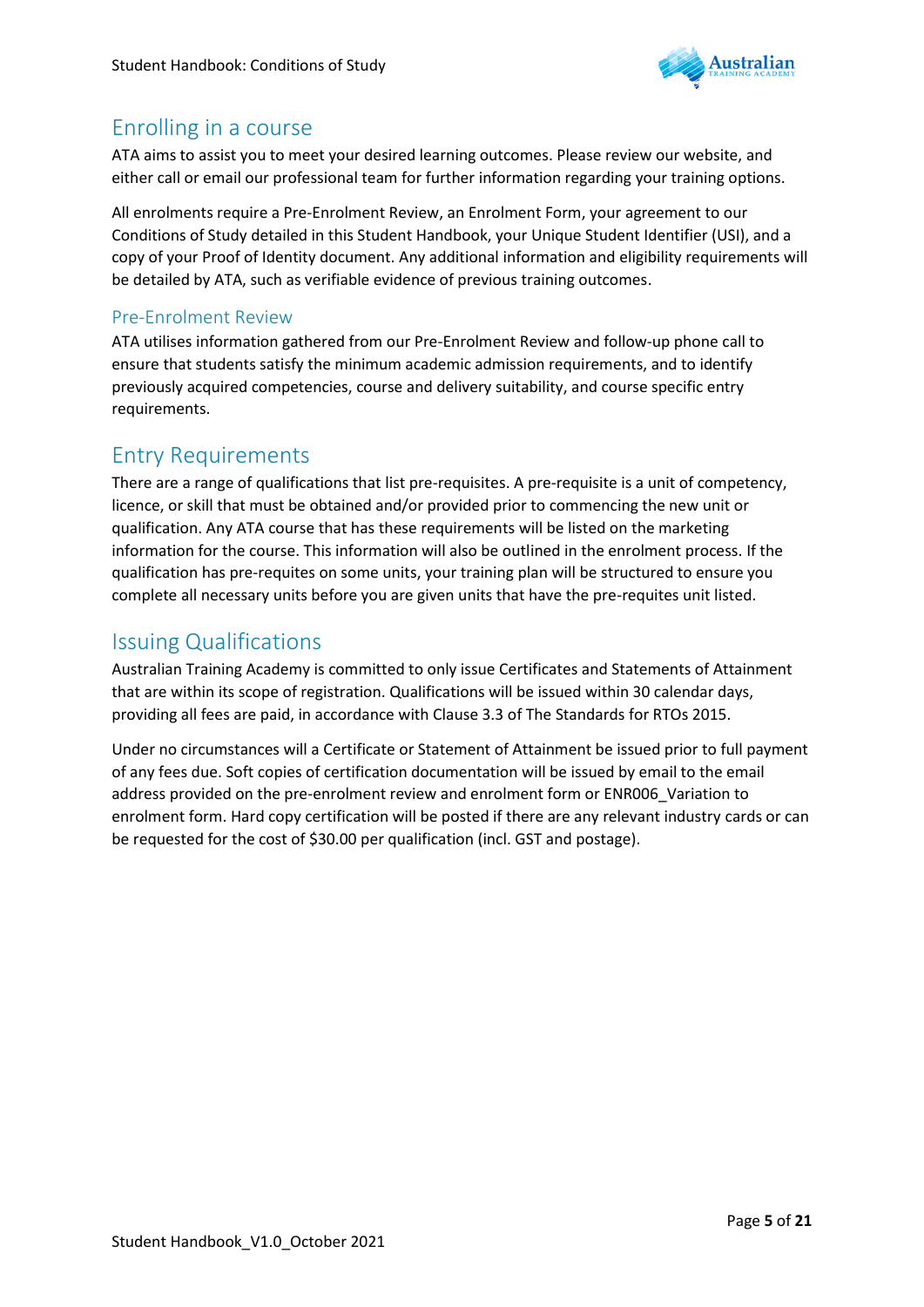

### <span id="page-6-0"></span>Terms and Conditions

### <span id="page-6-1"></span>Guarantee of training

In the unfortunate event that ATA is unable to deliver training or assessment for any reason, we will arrange equivalent options for any currently enrolled, active students to be completed by an approved RTO partner.

### <span id="page-6-2"></span>National Recognition

ATA will recognise equivalent units of competency obtained through other RTOs that have been verified by either the issuing RTO or ASQA (if the issuing RTO is no longer operating), or via access to your Unique Student Identifier (USI) transcript.

### <span id="page-6-3"></span>Course Support

ATA is committed to supporting our students throughout their learning journey. ATA assists students to identify and plan for their individual support needs prior to enrolment. Students are responsible for identifying changing support needs throughout their course and seeking assistance when required. Students can speak to their trainer, or contact ATA by text, phone, or email.

### <span id="page-6-4"></span>Barriers to Completion

ATA assists students to identify and plan for potential barriers to completion prior to enrolment. Students are responsible for identifying changing and impacting circumstances throughout their course and seeking assistance when required. Some potential changes to consider include available time to complete the training and assessment requirements, and access to suitable resources for the course, including access to a computer, relevant software, internet, and a phone where you can be contacted as required.

By enrolling with ATA, without identifying your potential barriers, you are confirming that you can complete your course.

### <span id="page-6-5"></span>Support and Services

ATA aims to provide equitable support to all our students, clients, and stakeholders. ATA encourages all students to contact us to discuss options for support and services.

Additional external services are listed under Social Support.

### <span id="page-6-6"></span>Qualified Trainers, Assessors, and Staff

ATA have a variety of Trainers, Assessors, and support staff who are available to assist students throughout their course of study. Trainers and assessors have extensive industry experience and can assist students with their learning needs. Trainers and Assessors are required to meet the national standards for assessment and delivery as outlined by ASQA.

### <span id="page-6-7"></span>Training Plans

ATA provides students enrolling into full courses with training plans. The training plan is used to assist students with progression throughout their course. The training plan is also a guide for employers to be able to monitor progress of training and expected completions and timeframes. This allows students to plan and manage their time to prepare for a variety of delivery options including, on the job, off the job, online, classroom-based, and simulated work environments.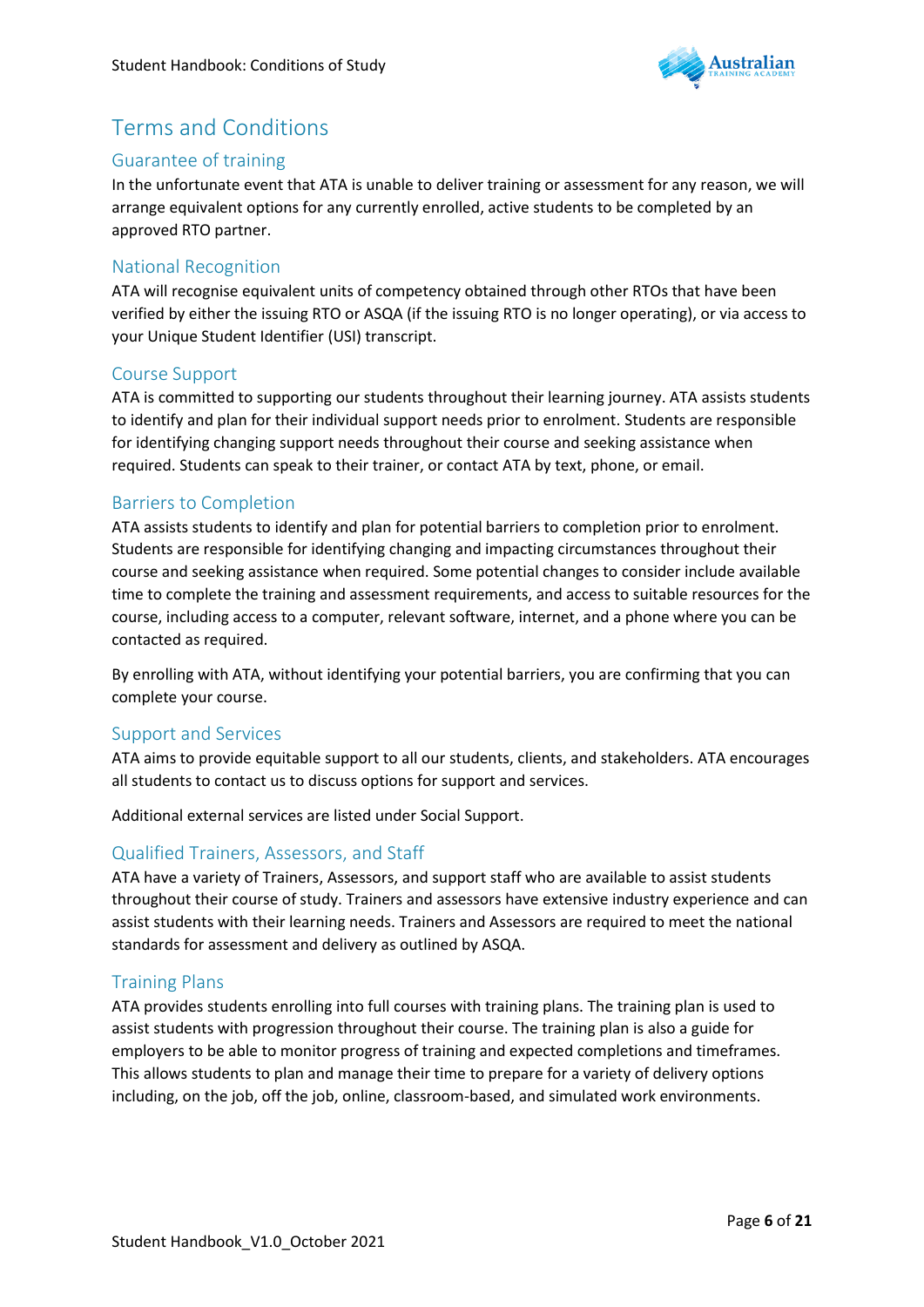

### <span id="page-7-0"></span>Online Learning

Students will be given access to the ATA online learning system if they enrol in courses that contain online content. Students will be given a unique login so that their work is protected and only accessible by them and the ATA team. ATA uses RTO Data Cloud for our Learning Management System (LMS). This system creates a centralised learning platform for students to be able to complete assessments, communicate with ATA admin staff, communicate with trainers, and view their training timetables.

### <span id="page-7-1"></span>Intellectual Property

During your study with ATA, you will receive copies of learning resources either in hard copy or digitally via the LMS to help build your content knowledge during your training. Students are reminded that any content or learning materials they are given during their training is the intellectual property of ATA. As such students are not authorised to on-sell or commercialise any products. Legal action will be taken if a student is deemed to have breached this requirement.

### <span id="page-7-2"></span>Language, Literacy and Numeracy

ATA's pre-enrolment review includes a Language, Literacy, and Numeracy (LLN) assessment. The LLN is reviewed by ATA to identify any individuals that may require additional support during their training with ATA. This support is specifically given to students that require assistance with LLN or physical capabilities that are required to successfully complete the chosen course.

Educational support may include:

- Pre-enrolment materials
- Study support / Individualised learning plans
- Referral LLN Programs
- Modified equipment and or programs to increase access for leaners
- Learning materials being provided in a variety of formats
- Individual support or additional time with the trainer

### <span id="page-7-3"></span>Unique Student Identification (USI)

ATA requires all students to provide their Unique Student Identifier (USI) and cannot issue any certification until we have verified your USI. Your USI account contains all your nationally recognised training records and results completed from 1st January 2015 onwards.

For further information on what a USI is and how it will affect you please refer to the USI website <https://www.usi.gov.au/>

### <span id="page-7-4"></span>Eligibility

All participants must be over the age of 18 to participate in a course with ATA, unless written permission is supplied by their parent or guardian. In accepting this enrolment, you are acknowledging that you are at least 18 years of age. If you are under 18 years of age, you must ensure that your parent or guardian has read and understood the terms and conditions outlined in the booklet. By providing signed approval of your enrolment form, your parent or guardian acknowledges and accepts the terms and conditions herein, including guaranteeing the principal liability to make payment of all course fees.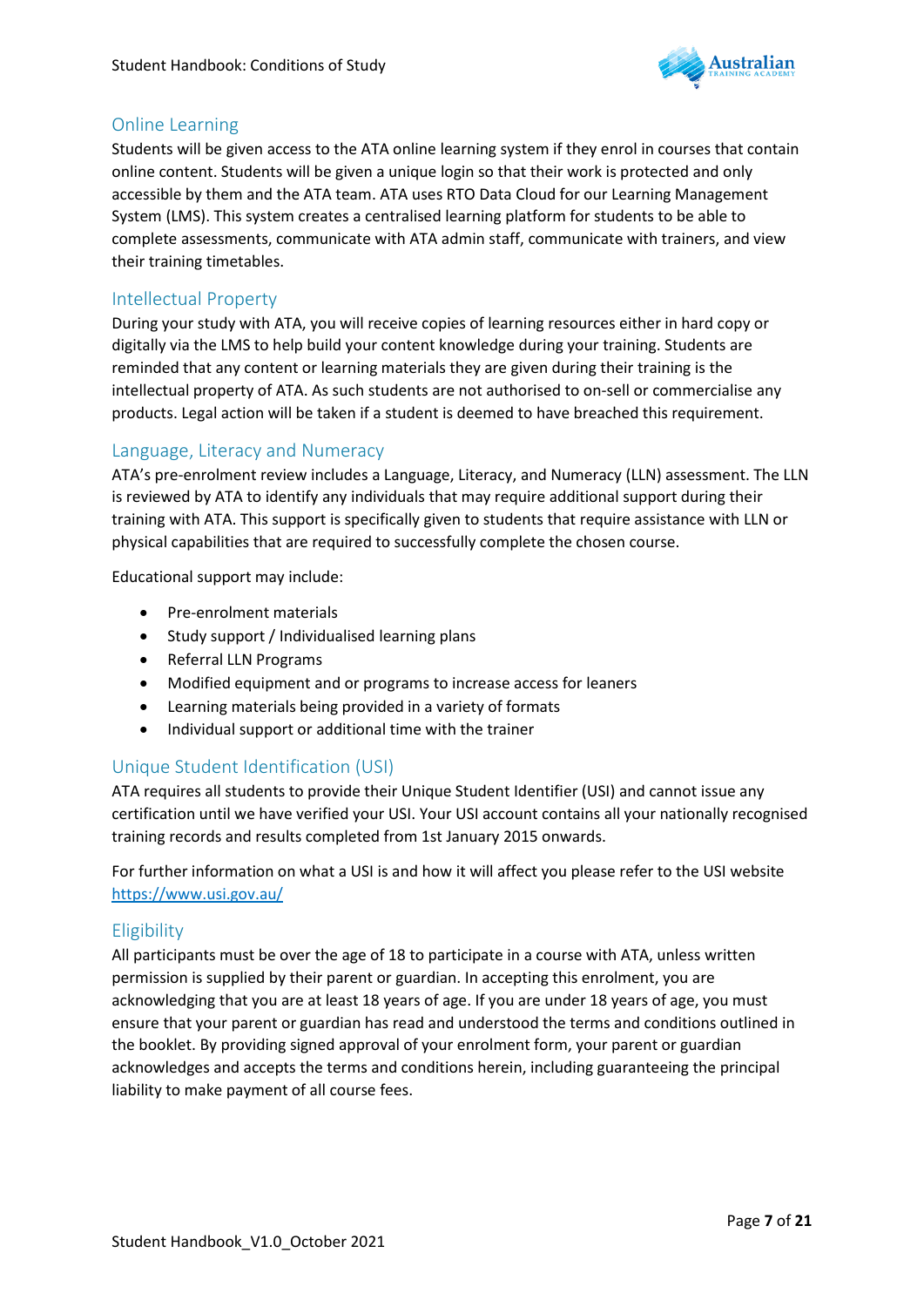

### <span id="page-8-0"></span>Student Requirements

As a student of ATA, you agree to meet the following requirements:

- $\checkmark$  You have met all prerequisite unit requirements for your enrolment (if applicable)
- $\checkmark$  You have completed the pre-enrolment review to help identify any additional support needs
- $\checkmark$  You possess the necessary entry level skills to complete the training
- $\checkmark$  You have access to the appropriate equipment to complete the training e.g., access to a phone, computer, internet, and any other listed requirements
- ✓ You have set aside time to study
- ✓ You have an active email address and agree to regularly check it for messages from ATA
- $\checkmark$  You have a mobile phone that can receive text messages for course updates and other communication
- $\checkmark$  You have a USI if you do not already have a USI you will create one for the purposes of studying
- $\checkmark$  Willingness to receive correspondence from ATA
- $\checkmark$  Willingness to respond to correspondence from ATA within a timely manner
- $\checkmark$  Ability to meet any payment requirements agreed to

### <span id="page-8-1"></span>Student Rights and Obligations

ATA is committed to ensuring all students are treated fairly. It is important that all students understand their rights, including the right to:

- Fair and equitable treatment
- Access to support, training, and assessment necessary to successfully complete the training

As a student of ATA you are obligated to:

- $\checkmark$  Ensure that all work you submit is your own (see policy regarding plagiarism and cheating)
- $\checkmark$  Notify ATA about any complications or learning requirements that may affect your training
- $\checkmark$  Meet your assessment requirements
- ✓ Meet requirements outlined in this Student handbook
- $\checkmark$  Make course payments by due dates outlined on invoice
- $\checkmark$  Keep your contact information up to date
- $\checkmark$  Treat all staff and other learners with respect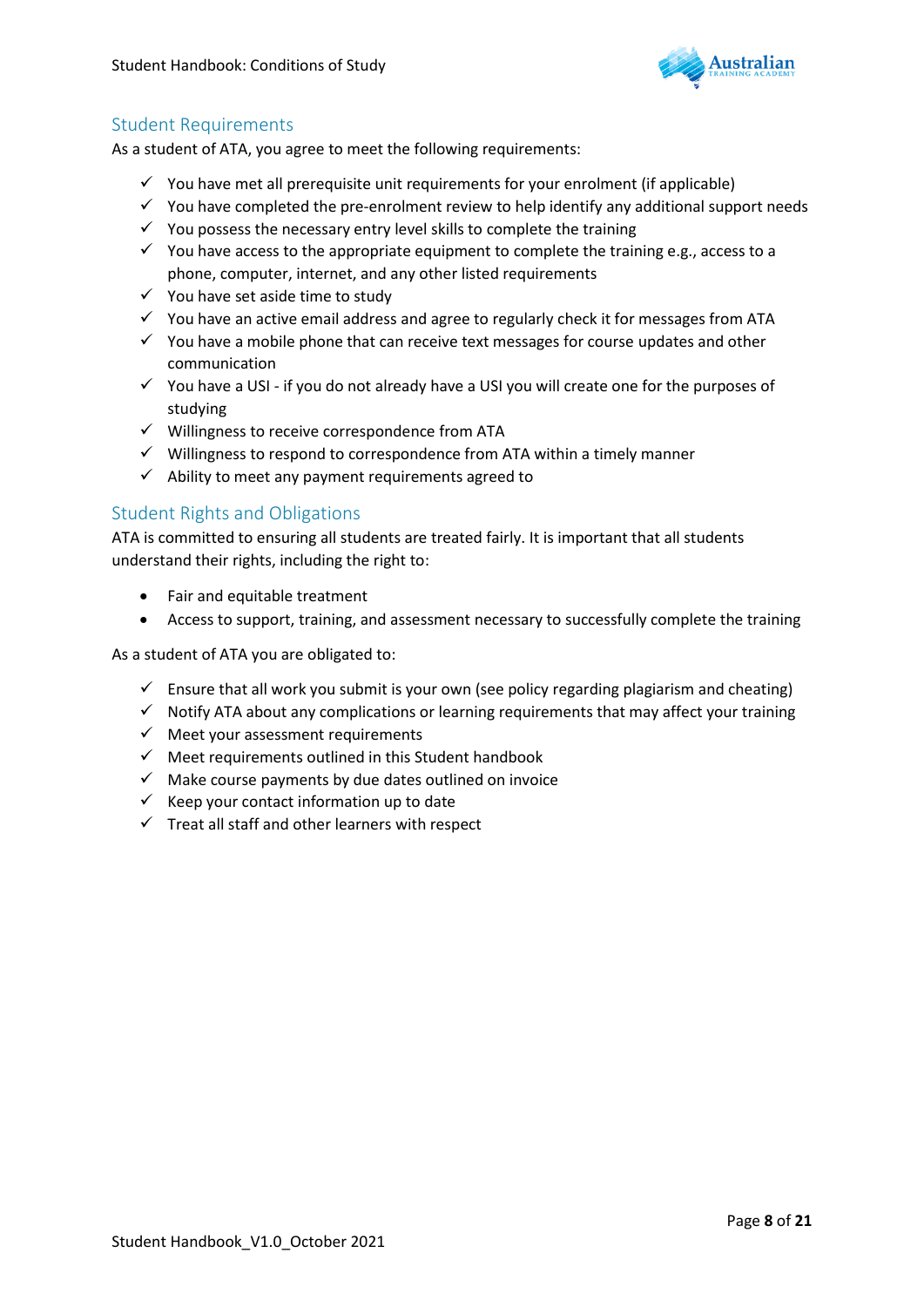

### <span id="page-9-0"></span>Australian Training Academy Rights and Obligations:

ATA has the obligation to:

- Provide a safe learning environment and does not tolerate discrimination towards any group or individual in any form, inclusive of race, gender, political or religious beliefs, culture, sexual orientation, and/or disability
- Notify students of any changes, such as change or ownership or closure
- Inform students of information regarding polices, changes to processes, how we handle information and complaints
- Provide access to training and assessment in the program they are enrolled in, in accordance with the Standards for RTOs 2015
- Issue AQF certification documentation upon request and at the end of the enrolment, whether completed or terminated, where all fees are paid, and all assessment requirements are met
- Notify students of any changes to their enrolled and current qualifications that may affect the outcome of their training
- Abide by our polices and the information contained in this handbook
- Report all training outcomes to required government bodies

ATA reserves the right to:

- Change our terms and conditions as outlined in the student handbook at any time without prior notice; changes made affect all prospective, current, and future students. The latest information will be posted to our website.
- Cancel an enrolment without notice if by the end of the agreed enrolment period the student has not completed the required course content. If some units of the qualification have been completed the RTO will issue a Statement of attainment for all completed units of competency.
- Cancel an enrolment for reasons outlined in the code of conduct and fee requirement polices
- Collet fees outlined in the agreed terms and conditions supplied upon enrolment and in accordance with the policies outlines in the document or other documents provided by ATA.

### <span id="page-9-1"></span>Withdrawal Policy

Students may withdraw from their course at any stage of their enrolment. Withdrawal notification must be made in writing. If your course has a cooling off period and notification is received after this period, no refund will apply. ATA will acknowledge receipt of the written withdrawal request within two business days and notify you of all other requirements.

Once withdrawal is confirmed a Statement of Attainment for any completed units will be issued within 30 calendar days, providing all fees are paid.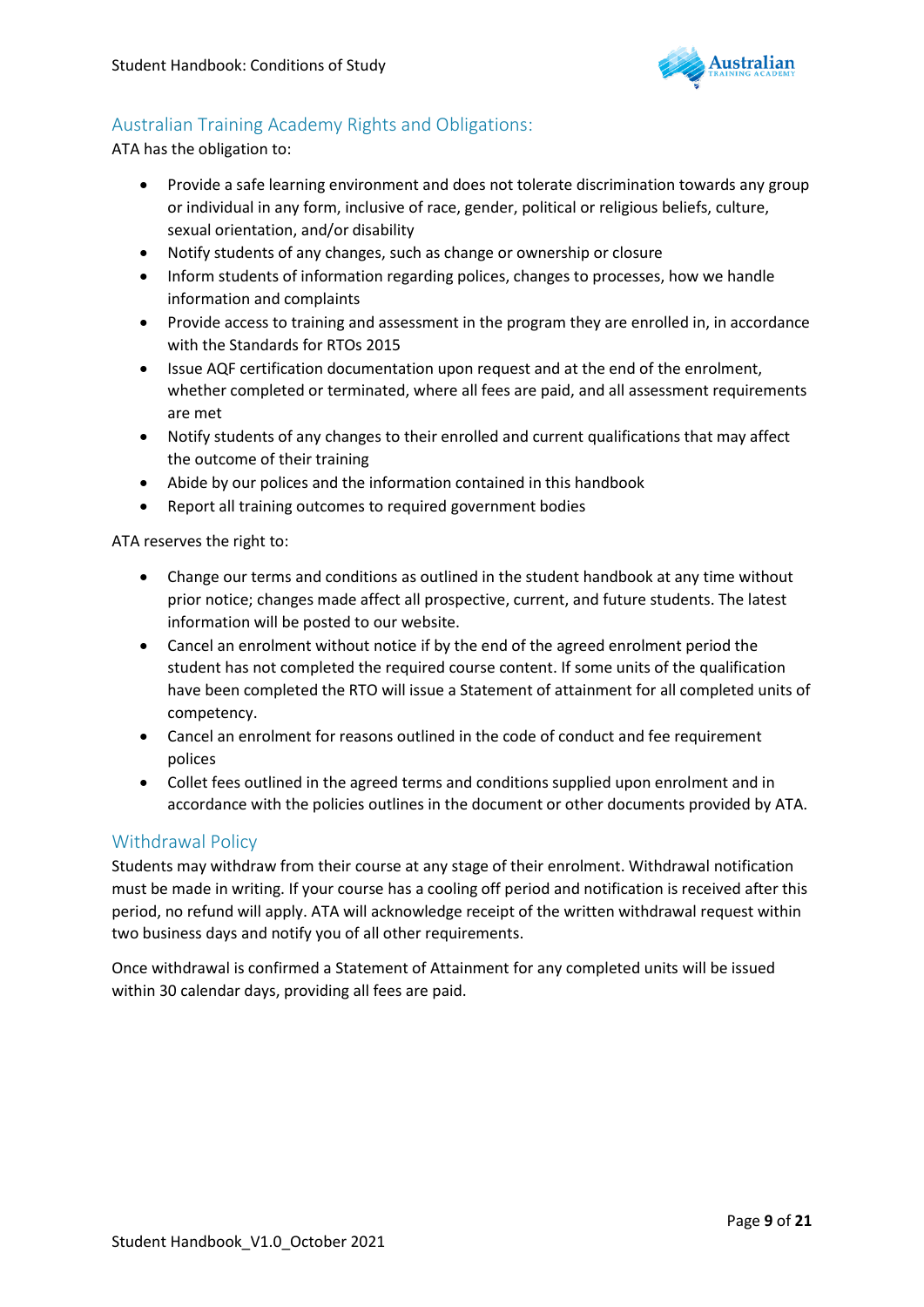

### <span id="page-10-0"></span>Code of Conduct

The student Code of Conduct outlines acceptable and non-acceptable behaviour and appropriate disciplinary measures for those who breach them. The purpose of the Code of Conduct is to outline that all Students and Staff have the right to work and study in a positive, secure, and emotionally safe environment.

### <span id="page-10-1"></span>Behaviour

#### **Acceptable Behaviour**

- $\checkmark$  Being courteous, respectful, and well-mannered
- $\checkmark$  Making responsible and thoughtful choices
- ✓ Being truthful, fair, caring, and considerate through actions and behaviours
- $\checkmark$  Being professional in all dealings with staff and other students
- $\checkmark$  Participating actively and positively in learning
- $\checkmark$  Respecting the rights of others to learn in a non-threatening environment
- $\checkmark$  Completing all assigned assessment tasks to the best of their ability
- $\checkmark$  Being on time for classes

#### **Unacceptable Behaviour**

- Persistently disruptive behaviour
- Lewd or obscene behaviour
- Bullying and harassment
- Digital bullying and harassment
- Use of digital technology when it is inappropriate in the classroom or training environment
- Recording or photographing others without consent
- Attending class under the influence of drugs or alcohol, or consuming such on premises
- Victimisation of another student
- Racial vilification
- Smoking outside designated smoking areas
- Physical or verbal assault of an employee or student
- Any behaviour that puts others in fear of their safety
- Abuse of tools and equipment
- Wilful destruction or damage to property, training resources, or the belongings of others
- Theft of any kind
- Being in possession of a prescribed or regulated weapon
- Activating fire alarms or security alarms without due cause
- Not following directions which puts themselves or others in harm's way
- Refusing to follow reasonable directives by ATA staff or other authorities
- Failure to obey traffic laws when entering or leaving ATA premises or other training premises
- Failing to follow ATA's policy and procedures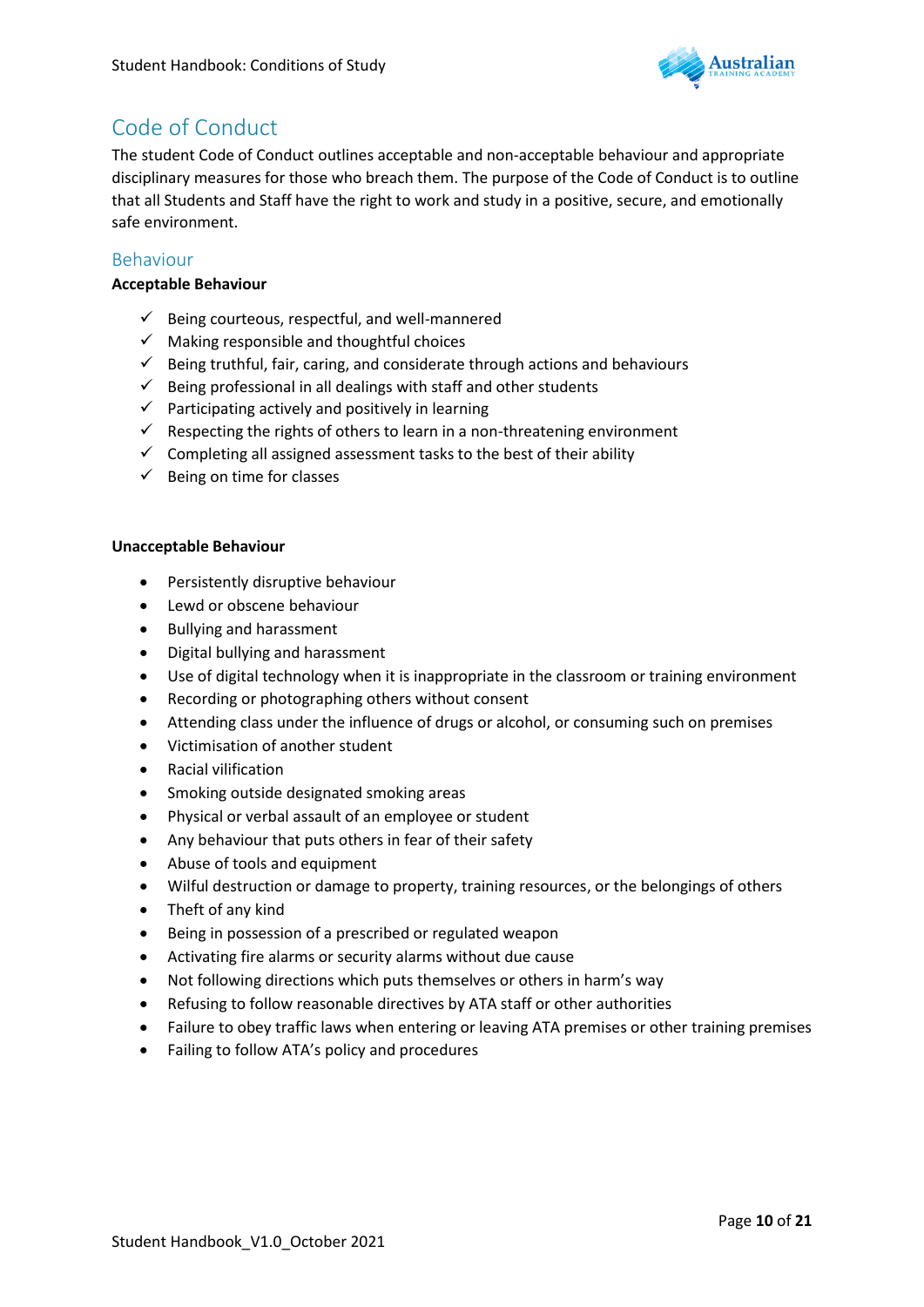

### <span id="page-11-0"></span>Plagiarism, Collusion and Contact Cheating

#### <span id="page-11-1"></span>Definitions

**Cheating** is the deliberate act of dishonestly or unfairly gaining an advantage for the purpose of improving an assessment result. It includes but is not limited to:

- Submitting work that has been stolen, borrowed, or purchased
- Unauthorised collaboration on assignments, unless it is a group task designated by the trainer and assessor or learning resources
- Using notes, textbooks, mobile devices, etc for reference during a closed book exam
- Allowing another person to complete work on your behalf
- Making up false information
- Assisting others with their work to give them academic advantage to which they are not entitled.

**Plagiarism** is the deliberate act of using or copying someone else's work and/or ideas and submitting it as your own work. Plagiarism can be inadvertent or deliberate and can include:

- Copying sentences or parts of text word-for-word from any source without indicating the origin of the information. This may be limited to a few sentences or can include substantial extracts
- Using very close paraphrasing of sentences without indicating the origin of the original work
- Use of someone else's work, ideas, or research without acknowledgement
- Copying from technology, for example copying computer files and changing the logos and making basic format changes but no changes to the text.

The trainers and assessors and the relevant Administration Officer are responsible for monitoring student assessments for instances of plagiarism and cheating while conducting their usual activities in assessing, submitting, and entering student work.

Referencing guidelines must be provided to the students by the trainer and assessor to assist students to understand the definitions of plagiarism and cheating.

ATA will consider an individual assisting another to gain academic advantage as cheating or plagiarism. This includes sharing all or part of a completed assessment with another student. All students involved would be considered to have committed Academic Misconduct.

ATA will investigate when alerted to circumstances when there is suspicion or evidence of plagiarism and cheating. The relevant trainer / assessor will investigate under the guidance of the General or Operations Manager. The student will have the right to be heard and will be notified within two (2) business days of the outcome of the investigation.

#### <span id="page-11-2"></span>Penalties

Penalties for student found to have been involved in plagiarism or cheating may include:

- Reassessment of unit/cluster
- **Suspension**
- Termination of enrolment
- Formal warning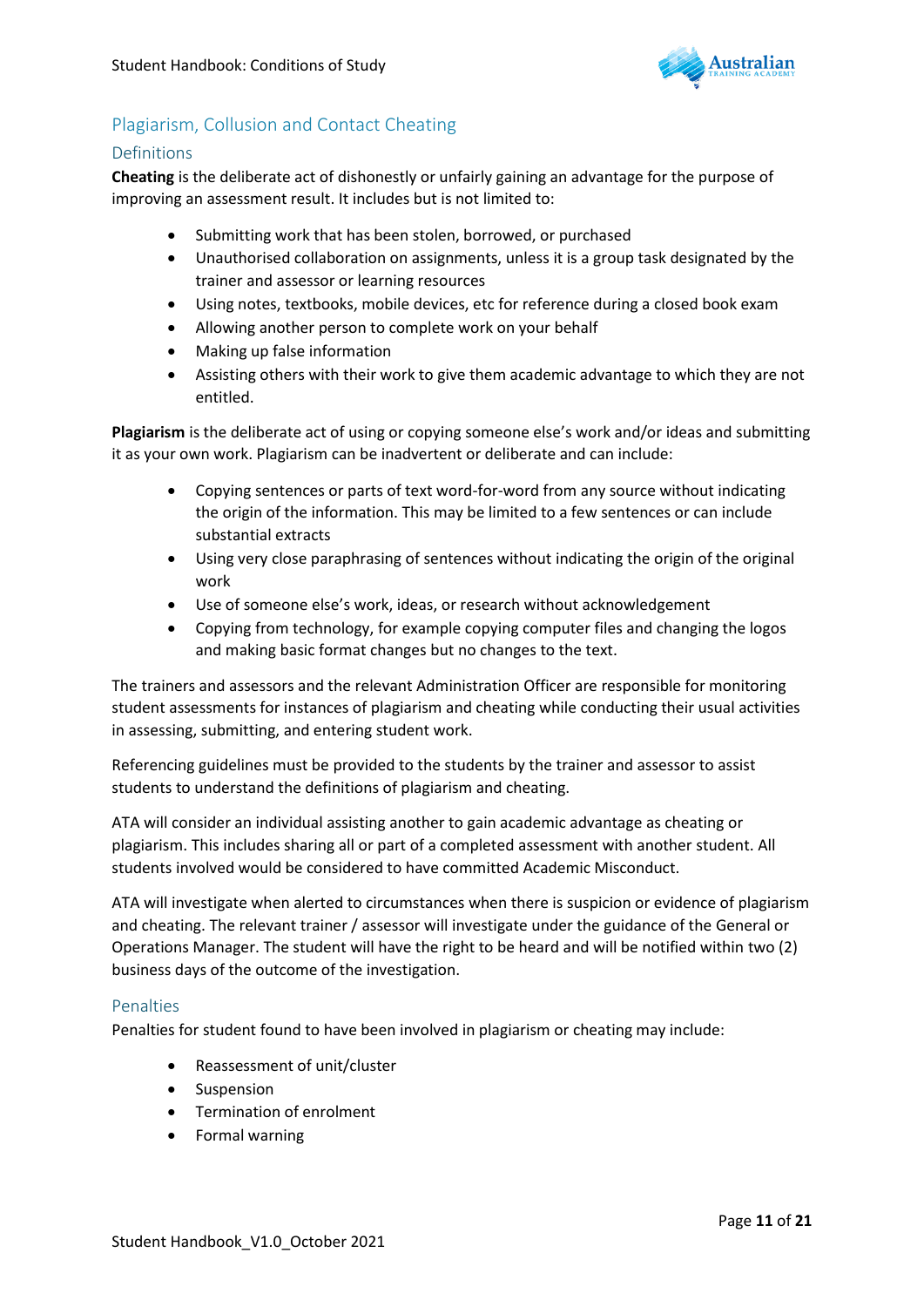

Students have the right to appeal the outcome of a decision regarding plagiarism and cheating under the Student Complaints and Appeals Policy and Procedure.

### <span id="page-12-0"></span>Grievance, Complaints and Appeals

Students who have a grievance, complaint, or appeal, have the right to raise the grievance, complaint, or appeal and expect that every effort will be made to resolve it in accordance with this policy, and without prejudice or fear of reprisal or victimisation.

#### **Types of Grievances, complaints and appeals**

- Training and delivery
- The quality of training
- Student support
- Materials
- Discrimination
- Harassment
- Other

Students have the right to present Grievances verbally or in writing. A complaint or appeal needs to be made in writing using the ATA complaints form. ATA encourages all parties to approach any grievance, complaint, or appeal with open minds, to resolve problems through discussion and conciliation.

ATA seeks to prevent complaints by ensuring high levels of satisfaction with its training and assessment, its performance, and public image. If a complaint should arise all staff are expected to be fair, courteous, and helpful in all dealings with the student making the grievance, complaint or lodging the appeal.

Confidentiality will be maintained throughout the process of making and resolving any grievance, complaint, or appeal. ATA seeks to protect the rights and privacy of all involved, and to facilitate the return to a productive and comfortable learning environment.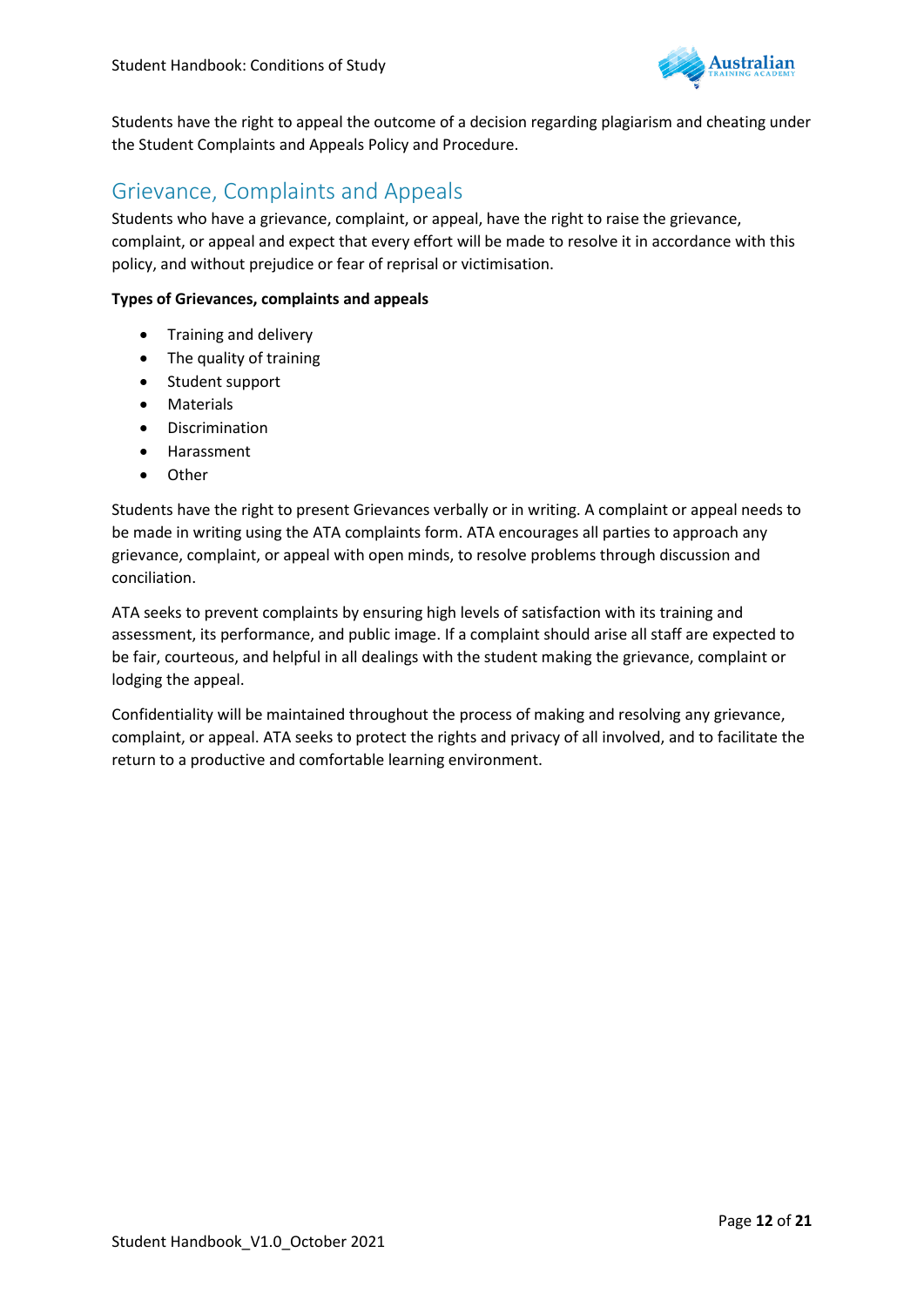

### Fee Information

### <span id="page-13-0"></span>Course Fees

The information below provides guidance, however clients must confirm with ATA the specific fees that apply to their course prior to enrolment.

ATA accepts payment via electronic fund transfer.

All enrolments include a non-refundable \$200 Administration Fee per student for each course.

ATA reserves the right to suspend training or withhold certification of competencies if fees remain pending. Payment plans may be negotiated if required.

The Course Fee includes all learning and assessment material required for completion of the course, excluding equipment (e.g. plant machinery, computer, software) unless specifically stated.

### <span id="page-13-1"></span>Fee for Service clients (individual)

An Enrolment Fee will be charged on receipt of a completed Enrolment Form. The Enrolment Fee is a deposit towards the Course Fee and will be the lesser of \$1,000 or the total Course Fee. The fee is payable within 14 days of the invoice date, or five business days prior to the course commencement date (whichever occurs first).

Where the Course Fee exceeds \$1,000, the Course Fee will be amortised as the training progresses. This will continue until the Course Fee has been paid in full. When the amortised value is \$1000 or less, an invoice will be issued for the lesser of \$1,000 or the balance of the Course Fee.

This invoice is payable within 14 days of the date of issue.

For additional fees please refer below

### <span id="page-13-2"></span>Fee for Service clients (company)

A deposit equal to the greater of 30% of the Course Fee or \$200 per student, is due no later than ten (10) working days prior to the course commencement.

The Course Fee is payable within 30 days of the course commencement date or the invoice date, whichever is later.

For additional Fees, please refer below.

### <span id="page-13-3"></span>Incidental Fees

Replacement of your Certificate of Competency / Statement of Attainment / card - \$30.00 per qualification (incl. GST) plus postage.

Hard copy resources in addition to online resources provided cost \$25.00 per unit of competency plus postage.

Students are allowed three separate assessment submissions for each unit of competency enrolled. If the third submission is still deemed not yet competent, the student will need to re-enrol in that unit of competency and pay the course fee for a single unit of competency which varies from \$250 to \$350, depending on the qualification level (excluding Advanced Diploma level qualifications).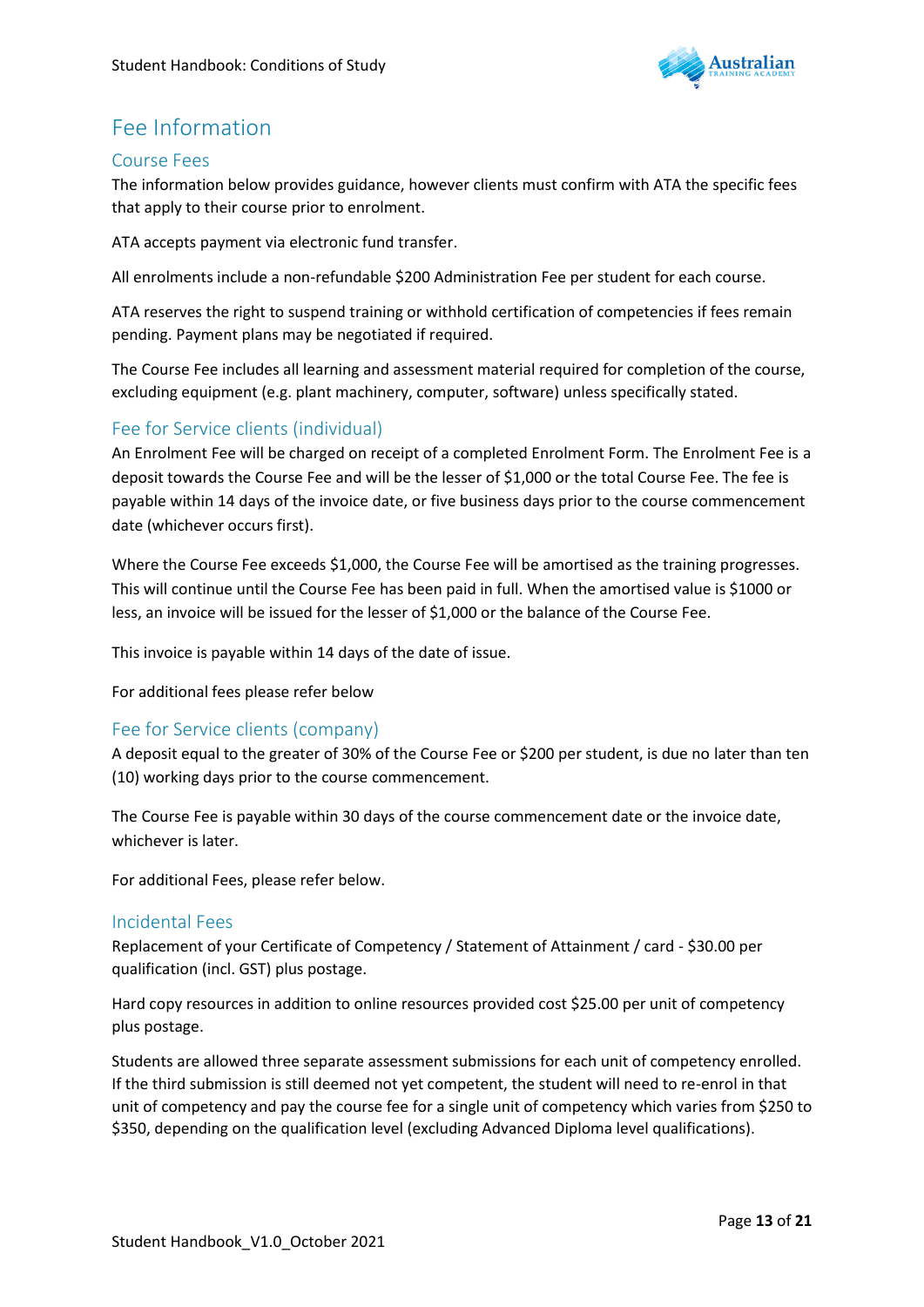

### <span id="page-14-0"></span>Payment Defaults

### <span id="page-14-1"></span>Debt Recovery

If for any reason a student has failed to pay or defaulted on a payment to ATA. ATA will first try to resolve this with the student. If ATA is unable to resolve the issue directly with the student within 30 days, the remaining balance may be referred to either a solicitor or debt collection agency for recovery proceedings. The student shall be liable for all costs associated with the recovery of their debt, including collection fees, commission, and legal costs associated with the claim.

### <span id="page-14-2"></span>Cooling-off Period

A cooling off period of 7 days applies. If, within 7 days of enrolling, a student decides to withdraw from their program of study prior to submitting any items for review (except for the Personal Learning Plan Survey), then no fee will be charged, and the participant entitled to a full refund of any fees paid.

### <span id="page-14-3"></span>Refund of Course Fees Policy

ATA is committed to working within a fair and transparent framework for the charging of fees, the provision of protection for fees paid in advance, and the refund of payments where appropriate. Participants in ATA training programs can ask for a refund in the event of the following:

- Services are not provided e.g., cancellation of course, financial failure of company
- The fair and reasonable non-attendance of student e.g., sickness, family emergency. Such matters will be decided on a case-by-case basis by the General or Operations Manager, with early notice of inability to engage in the program recommended (requests must be made with all relevant documentation prior to the last day of enrolment, although this does not guarantee such a request will be granted). Where a variation of the Refund Policy is being sought on medical grounds, the date of the medical certificate is likely to be instrumental in determining on the outcome along with any prior correspondence that pointed to the presence of a medical condition (e.g., deferment due to illness, response to support calls, etc).
- ATA will negotiate a fair and reasonable level of refund in the event of other circumstances e.g., where disciplinary issues have led to a student being asked to withdraw from a course.
- Where delivery of training and assessment services have been undertaken through a third party and that third party has been unable to fully provide the service.

Unless the above applies, in the event of withdrawal the following refunds will apply, calculated from the date on which the official Withdrawal Form is received for all Courses:

- If you withdraw prior to making payment and have not submitted any items for assessment (excluding your Personal Learning Plan Survey), no fee is payable.
- If you withdraw within 7 days of making payment, without attending any classes or submitting any tasks for review: full refund as per the Cooling Off period.
- If you withdraw within 7 days of making payment and have attended classes or submitted tasks for review: 80% refund, minus \$200.00 administration fee.
- If you withdraw between 7 days and 30 days and have attended classes or submitted tasks: less than 50% of course work: 50% refund, minus \$200.00 administration fee; more than 50% of course work: **no refund is payable**.
- If you withdraw after 30 days: **no refund is payable**.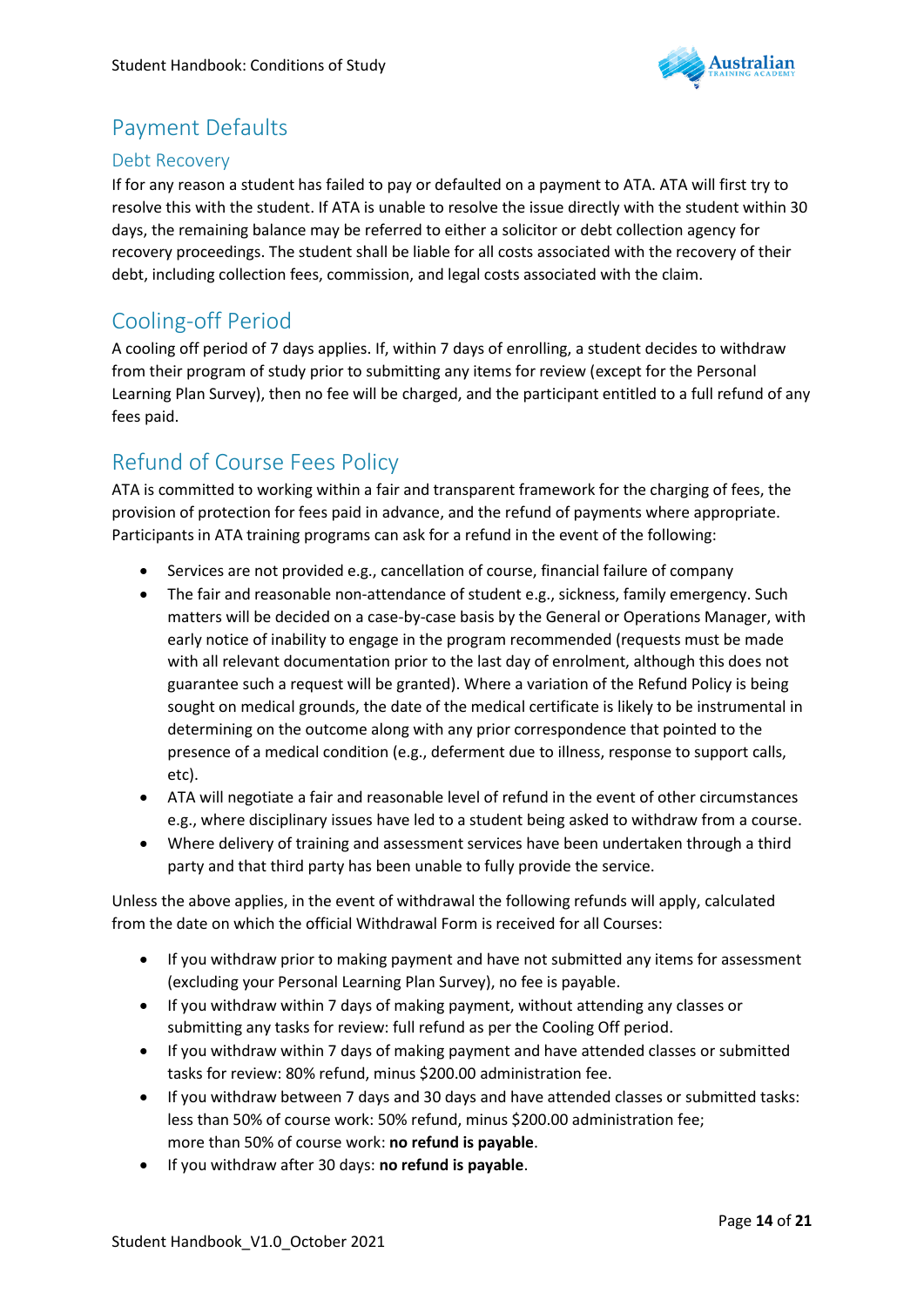

The same calculations apply in the event of Withdrawal following payment for an Extension, based on the date of making that payment. For a single unit:

- If you withdraw prior to making payment, no fee is payable
- If you withdraw within 7 days of making payment, without submitting any tasks for review: full refund as per the Cooling Off period
- If you withdraw on or after the 8th day: no refund is payable

### <span id="page-15-0"></span>Extensions Policy

Student are required to complete their course in the agreed timeframe set out in their course/ training plan. If you are unable to complete your course within the time frame and wish to continue your study beyond the end date of your course, an application must be made 2 weeks prior to your end date. Applications to extend your program must be made in writing. Once the application has been reviewed you will be issued with a new agreed training plan to ensure you complete your training in a reasonable timeframe. ATA is not obligated to extend an enrolment if a student has not made appropriate arrangements for course progression prior to their end date.

### <span id="page-15-1"></span>Recognition of Prior Learning and Credit Transfer

#### <span id="page-15-2"></span>RPL

Recognition of prior learning (RPL) assesses previous studies you may have completed as well as life and work experiences. If these experiences are current and relevant, you may be granted exemptions for parts of your course. This allows for fairer access to studies by ensuring you are not required to duplicate learning you have already achieved.

Using the RPL procedure is not necessarily an easy way to get a qualification. It is not a matter of time served, or amount of experience, but the specific and relevant learning that is assessed according to the prescribed competency standards. Applicants need to be committed to supporting their case by locating and providing suitable evidence and documentation.

All applicants for RPL are encouraged to discuss this with their trainer prior to commencing the formal application process.

#### Stage 1 Application

During the first stage of RPL you will need to complete all relevant documentation requested, including questions relating to your experiences and industry currency. You will also need to collect evidence to support your industry currency and knowledge.

When submitting evidence keep in mind that your evidence needs to be:

- Current Does your evidence reflect your current skills
- Relevant is your evidence relevant to the unit/s you a=wish to apply for RPL for
- Authentic/ Valid does your evidence prove/ demonstrate that you have the skills and knowledge to prove competency
- Sufficient is your evidence sufficient to demonstrate that you are competent in the skills relevant to the unit/s you are applying for RPL for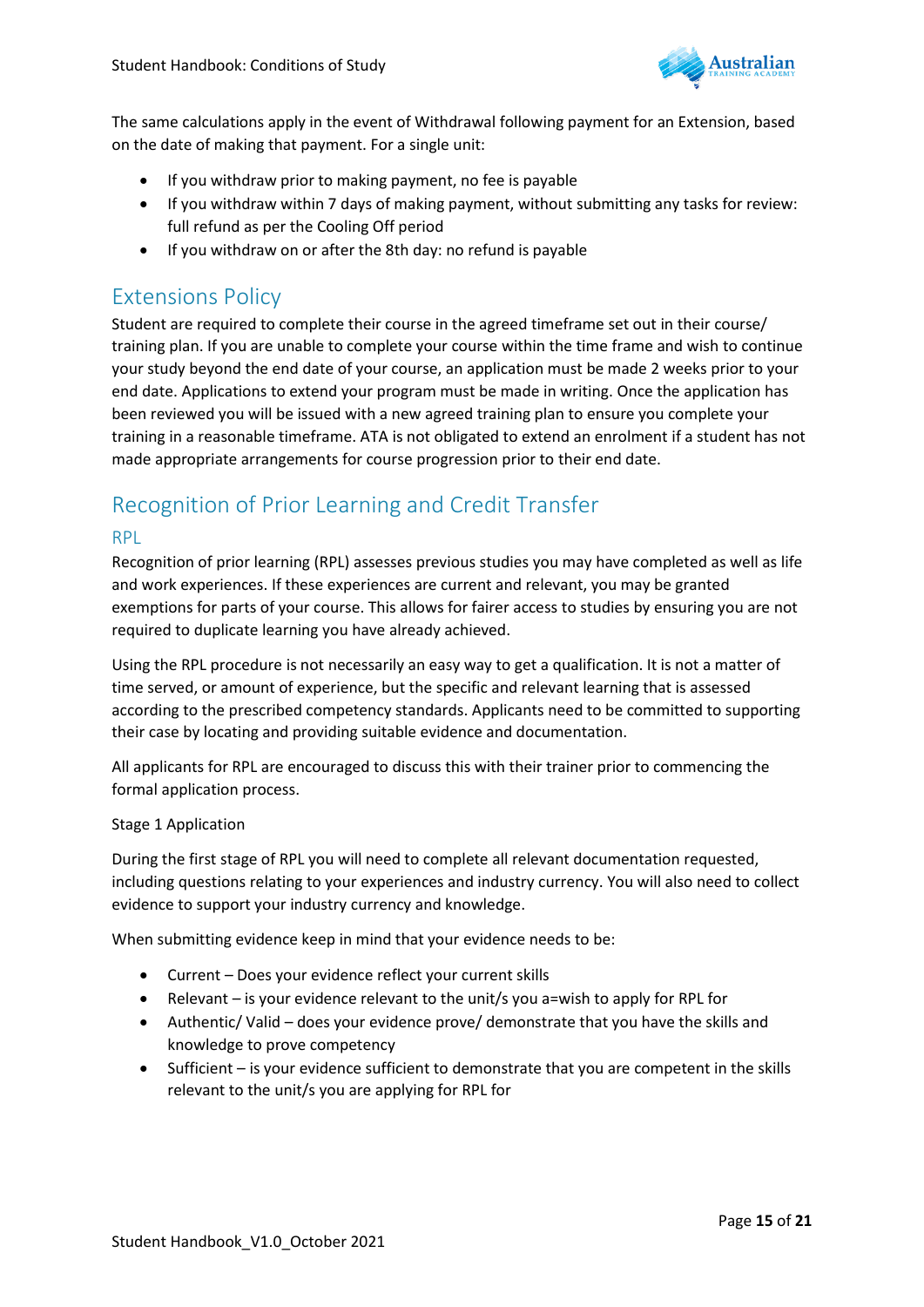

#### Stage 2 Third Party Testimonials

During this stage you will need to obtain copies of testimonials from people in industry that have seen you complete this tasks / proof of skill sets. These will be reviewed verbally by the trainer with the third party.

#### Stage 3 Question bank

This will be the written / verbally record part of the application where the applicant will need to complete a series of questions. This part is where the student demonstrates evidence of currency knowledge. Once completed the trainer will review all 3 stages of RPL and determine the outcome. Once the outcome is determined the student will be notified of any gap units that need to be trained.

### <span id="page-16-3"></span>Credit Transfer

A key principle of the Standards for Registered Training Organisations is national recognition (formerly known as mutual recognition), which means that all states, territories, and registered training organisations will recognise qualifications and statements of attainment issued and verified by other registered training organizations across Australia. If you have completed Units of Competency from other Training Packages, you may be eligible for Credit Transfer. You will need to provide copies of qualifications and approval for these to be verified by completing a consent to release information form for Credit Transfer to be granted.

From the moment a student enrols, Australian Training Academy must put in place the resources needed to support that student through the program of study in which they have enrolled. As such, our costs are incurred regardless of the extent of student engagement.

### <span id="page-16-0"></span>Course Transfers

### <span id="page-16-1"></span>Transfers to ATA

ATA accepts transfers from other RTO's and accepts verified Credit Transfers as part of your requirements to meet course requirements. ATA requires all potential students to discuss credit transfers with staff before enrolment.

### <span id="page-16-2"></span>Changing courses

ATA cares about student outcomes, we understand that student needs may change after enrolment. Changes to your course or changing course must be done in writing. This will be reviewed and responded to within 3 business days. If you are changing to another ATA course you will be notified of any additional requirements required to make the change. If you are changing to a course that ATA does not offer or to another provider, ATA will follow the processes outlined in the withdrawal policy.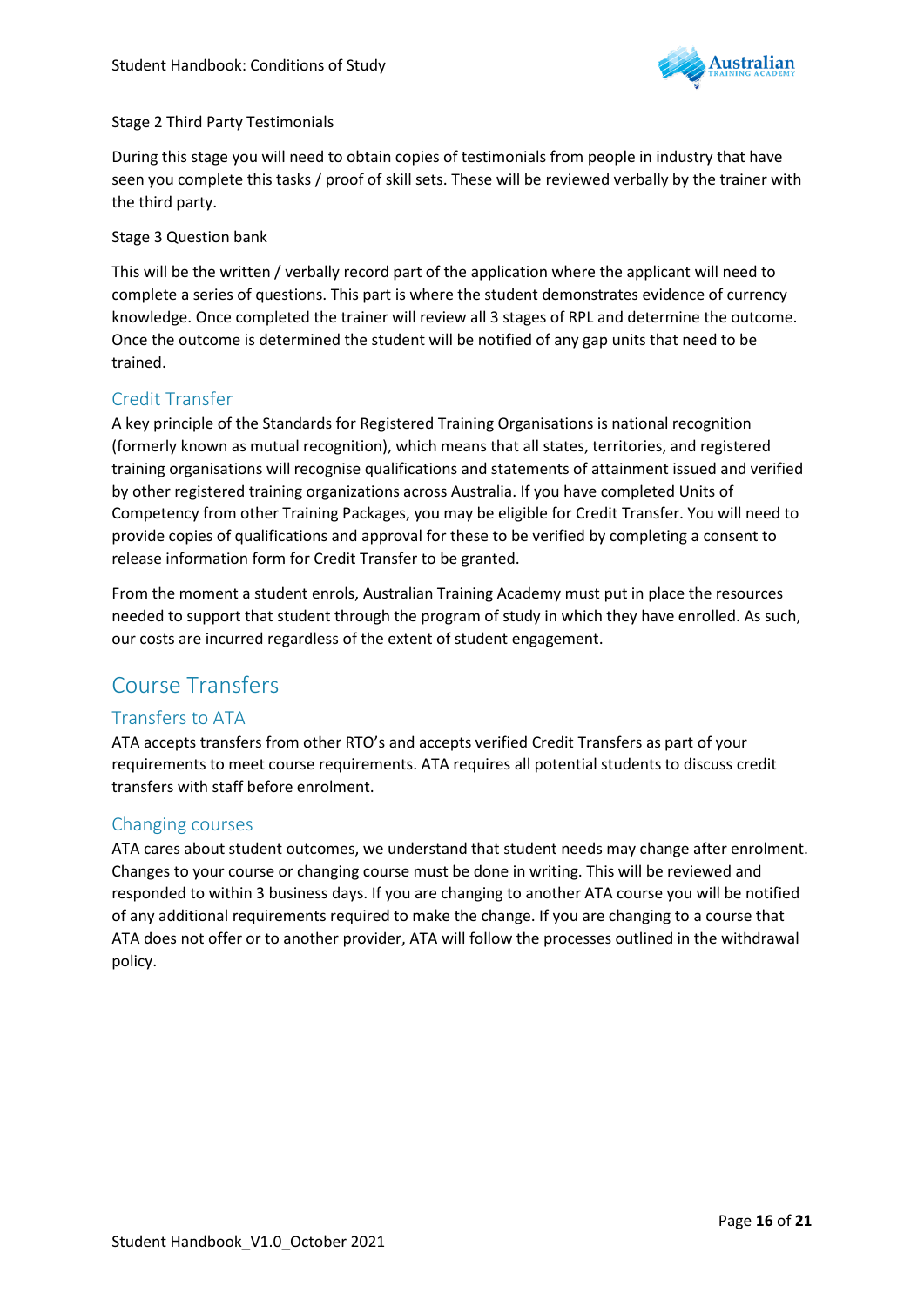

### <span id="page-17-0"></span>**Compliance**

### <span id="page-17-1"></span>Legislation

The Legislation listed below may be applicable to all ATA stakeholders and can be accessed from:

<https://www.legislation.qld.gov.au/>

<https://www.legislation.gov.au/>

#### **Privacy Act 1988**

Australian legislation protecting the handling of personal information about individuals. All personal information will only be used for the purpose of which it was supplied and will not be disclosed without your consent unless the information is necessary to conduct a transaction that you have requested, we are required to by law, or to prevent a threat to life or health.

#### **Vocational Education, Training and Employment ACT 2000**

Legislation to regulate apprenticeships and traineeships, and to provide quality vocational education and training that is relevant to employment, thereby building a skilled workforce that meets the current and future needs of industry, Government, and the community.

#### **Workplace Health and Safety Act (QLD) 2011**

Legislation to protect the health, safety and welfare of workers and stakeholders in Queensland.

#### **Anti-discrimination Act 1991**

Legislation that provides protection against discrimination, harassment, and other objectionable conduct that may relate to gender, age, race, religion, sexuality, or ability.

Please contact ATA for information, options, and confidential support to resolve such situations.

#### **Disability Discrimination Act 1992**

Legislation to protect against direct or indirect discrimination based on disability.

#### **Environmental Protection Act 1994**

Queensland legislation regulating environmental protection and ecologically sustainable development.

#### **Workers' Compensation and Rehabilitation Act 2003**

Queensland law regulating workers' compensation and rehabilitation, and for managing insurance, compensation, rehabilitation, damages, and costs.

#### **Fair Work Act 2009**

Australian law regulating employee rights and conditions of employment.

#### **Industrial Relations Act (QLD) 2016**

Queensland law regulating employee rights and conditions of employment.

#### **Public sector ethics Act 1994**

Legislation that outlines the ethical obligations of employees within the Queensland public service.

#### **Right to Information Act 2009 (Qld) and Information Privacy Act 2009 (Qld)**

Legislation to ensure that government-held information within Queensland is open, transparent, and accessible.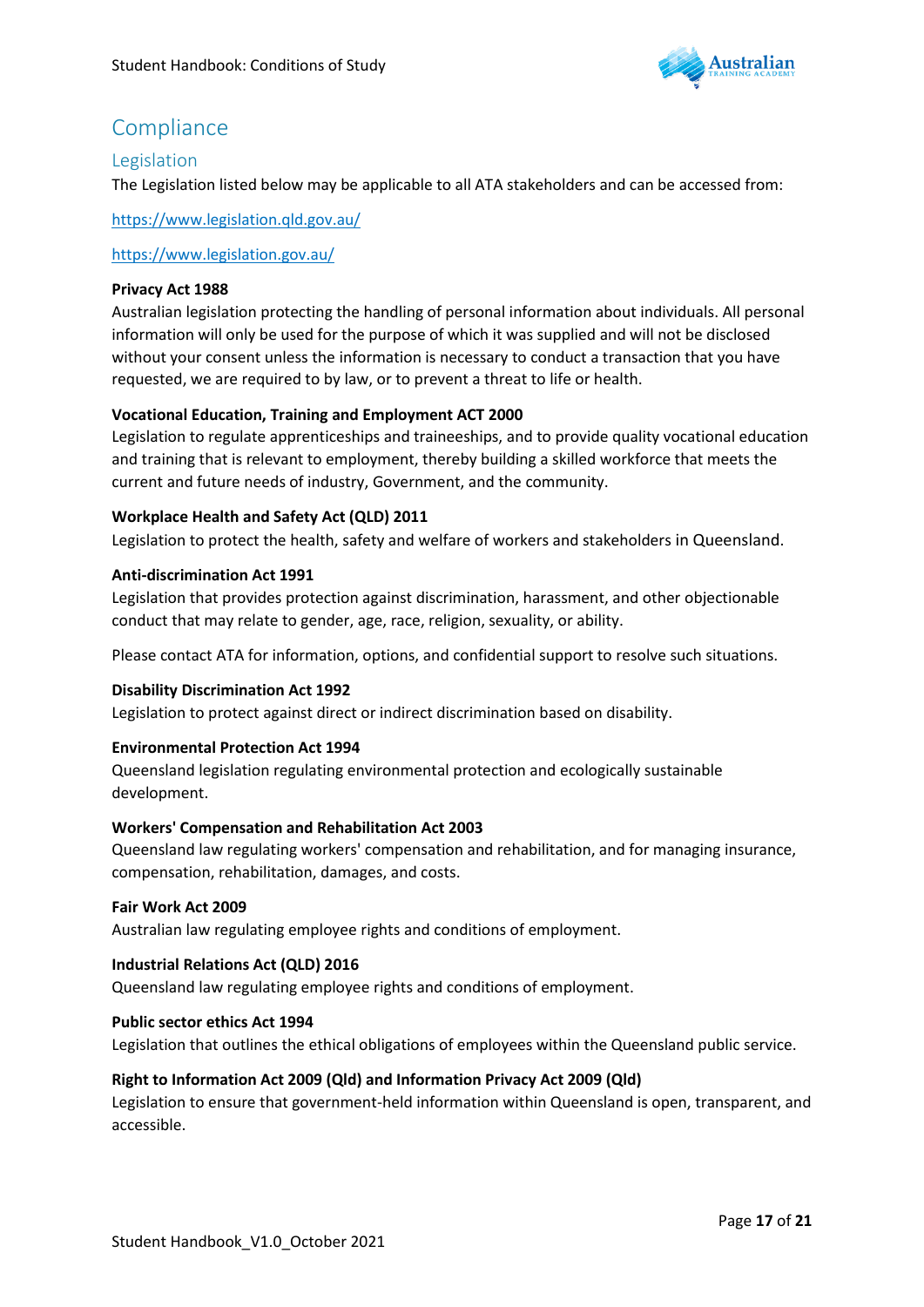

### <span id="page-18-0"></span>Access and Equity

ATA ensures all students are treated fairly and have equitable access to participate in training and assessment. Enrolment into courses is based on a first-come, first-served basis, if students meet the course pre-requisites and eligibility requirements, and provide payment of course fees.

### <span id="page-18-1"></span>Access and Equity Policy

At all levels of operation, ATA is committed to the principles of access and equity. Equity is about justice and fair dealing, not necessarily about treating all people the same way. Access ensures that any disadvantaged persons or groups in our community will have access to the provision of training services. ATA Trainers and Assessors will ensure that all course participants have sufficient support provided to assist them to successfully complete course requirements. Some examples of this might be:

- Language, literacy, and numeracy support
- Flexible delivery of training and/or assessment components of the course
- An accessible venue
- Disability Support

In keeping with the principles of accessibility and equity, and in accordance with their responsibilities as defined under the Disability Discrimination Act 1992, ATA is committed to ensuring that all students are supported in achieving their training goals.

Where barriers exist for students in relation to access, participation, or learning outcomes, ATA will work with the student to ensure fair and equitable access and outcomes are achieved.

Aboriginal and Torres Straight Islanders

ATA is committed to ensuring that Aboriginal and Torres Straight Islanders are given sufficient support to meet their learning needs.

### <span id="page-18-2"></span>Privacy Policy

As a registered training organisation, Australian Training Academy is obliged to maintain effective administrative and records management systems. This involves the retention of student records. All staff must be scrupulous in using student information only for the purposes for which it was gathered. Students can access their own training records, upon request. Should it be deemed necessary, information about student records can only be divulged to a third party with the written consent of the student. Once a student graduates they can request their records by emailing [info@ata.qld.edu.au](mailto:info@ata.qld.edu.au) - fees may apply in this instance.

If you have concerns about personal information held by Australian Training Academy, you should contact the General or Operations Manager on 0428 652 471 or in writing to admin@ata.qld.edu.au

<span id="page-18-3"></span>If you still feel that your concerns have not been resolved, your complaint can be sent direct to the Commonwealth Privacy Commissioner, GPO Box 5218, Sydney NSW 2001Phone: 1300 363 992 or TTY 1800 620 241 Email: [privacy@privacy.gov.au](mailto:privacy@privacy.gov.au)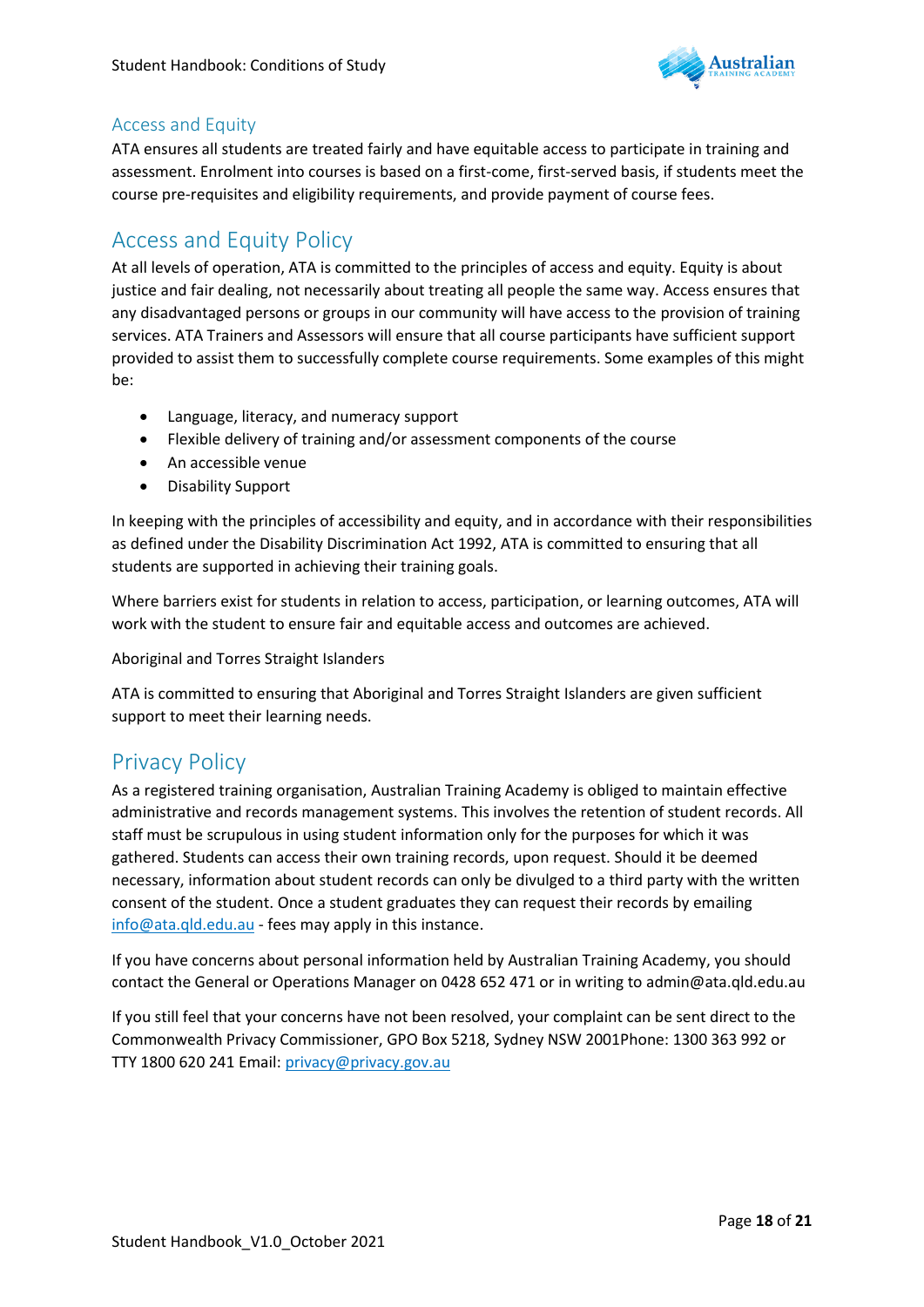

### Authenticating evidence

Where a student submits a Certificate or Statement of Attainment and record of results for Credit Transfer of previously completed study, ATA will contact the issuing organisation to authenticate the qualifications. Similarly, where a student requests recognition of any third-party statements, for example timesheets or logbooks, ATA may contact the author to authenticate those statements.

### <span id="page-19-0"></span>Disclosure of Information to the National Centre for Vocational Education Research Ltd (NCVER)

Under the Data Provision Requirements 2012, ATA is required to collect personal information about you and to disclose that personal information to the National Centre for Vocational Education Research Ltd (NCVER). Your personal information (including the personal information contained on this enrolment form and your training activity data) may be used or disclosed by ATA for statistical, regulatory, and research purposes.

Australian Training Academy may disclose your personal information for these purposes to third parties, including:

- School if you are a secondary student undertaking VET, including a school-based apprenticeship or traineeship;
- Employer if you are enrolled in training paid by your employer;
- Commonwealth and State or Territory government departments and authorised agencies;
- NCVER;
- Organisations conducting student surveys; and
- Researchers.

Personal information disclosed to NCVER may be used or disclosed for the following purposes:

- Issuing a VET Statement of Attainment or VET Qualification, and populating Authenticated VET Transcripts;
- facilitating statistics and research relating to education, including surveys;
- understanding how the VET market operates, for policy, workforce planning and consumer information; and
- administering VET, including program administration, regulation, monitoring and evaluation.

You may receive an NCVER student survey which may be administered by an NCVER employee, agent or third party contractor. You may opt out of the survey at the time of being contacted.

NCVER will collect, hold, use and disclose your personal information in accordance with the Privacy Act 1988 (Cth), the VET Data Policy and all NCVER policies and protocols (including those published on NCVER's website at [www.ncver.edu.au\)](http://www.ncver.edu.au/).

All electronic student files will be stored in the Student Management system RTO Data Cloud. ATA will maintain these records.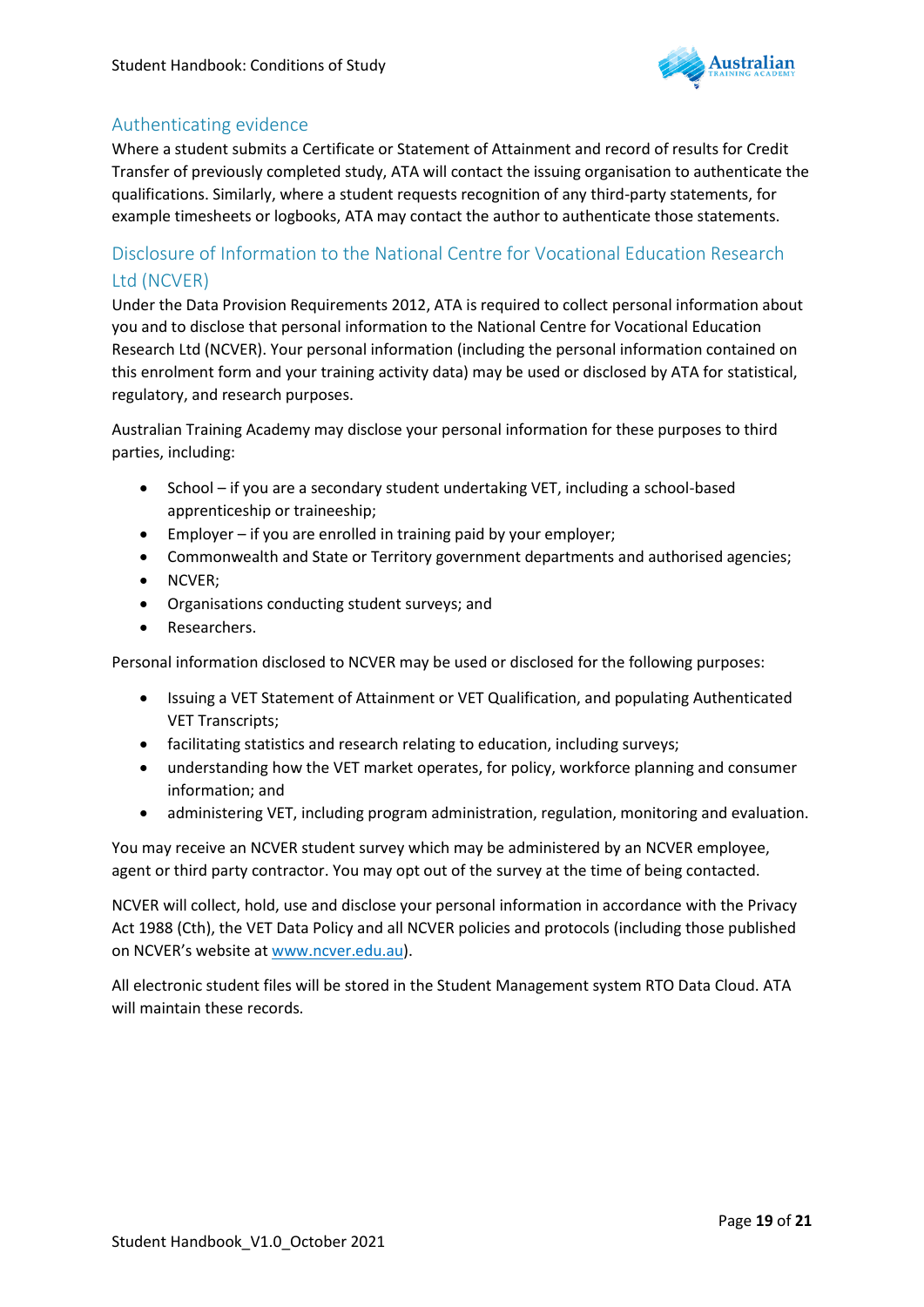

### <span id="page-20-0"></span>Coronavirus (COVID-19)

ATA does not have a Coronavirus (COVID-19) Vaccination Mandate for our students. Workplace Health and Safety (WHS) and Public Health Orders regarding mandatory Coronavirus (COVID-19) Vaccination are implemented, governed, and enforced at the State/Territory Government level. Students are encouraged to check with their relevant Government Department prior to their enrolment to ensure they will be able to fulfil any practical requirements of their chosen qualification and industry. No refund or waiver of course fees will apply where students are not able to access an appropriate workplace to complete their practical assessment requirements due to Government Mandated Coronavirus (COVID-19) Vaccination requirements.

In addition to State/Territory Government requirements ATA will follow the requirements outlined by ASQA.

#### **Risk Mitigation**

Below is the list of steps ATA is taking to help reduce the risk of infection:

- 1. Abide by all government requirements during this time as a mandatory requirement of our business inclusive of the face mask directive. If mask mandates are in affect students should arrive at class wearing a Coronavirus (COVID-19) safe mask. Students will be required to wear masks for face-to-face training during mask mandated times. Should a student not wear a mask they will be refused entry into the classroom and no refund will be associated with the loss of training. Students that have medical exemptions from wearing masks will be required to show these at the beginning of class and should take extra precautions during training and assessment.
- 2. Ensure your own personal hygiene inclusive of regular hand washing and using the provided alcohol-based hand sanitisers upon entry of training room.
- 3. Staff and Students are required to follow social distancing measures in line with government guidelines. In scenarios where this is unachievable, limit this to the shortest time possible and only where unavoidable as part of completing a task.
- 4. Increased cleaning will be conducted for all face-to-face delivery venues. Students will be required to maintain a clean work environment e.g., students will be required to clean down their work areas prior to leaving the training venue this may include wiping down your work table and chairs.
- 5. Signage will be visible for increased cleaning prompts and Coronavirus (COVID-19) requirements for all face-to-face delivery.
- 6. ATA will increase its online delivery / remote delivery for units that have capability of this being possible.
- 7. Simulated work environments where applicable will be added to the delivery of programs.
- 8. Staff and students working remotely will have access to the LMS / SMS to ensure minimal disruptions to the delivery of training / outcomes where possible.

If changes happen to delivery requirements during the pandemic ATA will notify students of these requirements and attempt to resolve these by:

- Offering additional training dates to reduce classroom numbers
- Increasing training timeframes/ Increasing remote delivery/ Simulated environments
- Practical Assessments that require physical contact will be assessed the following way: Theory assessments and scenarios will be able to be completed. Assessments for the practical components will be scheduled as soon as practical and within regulations to do so.